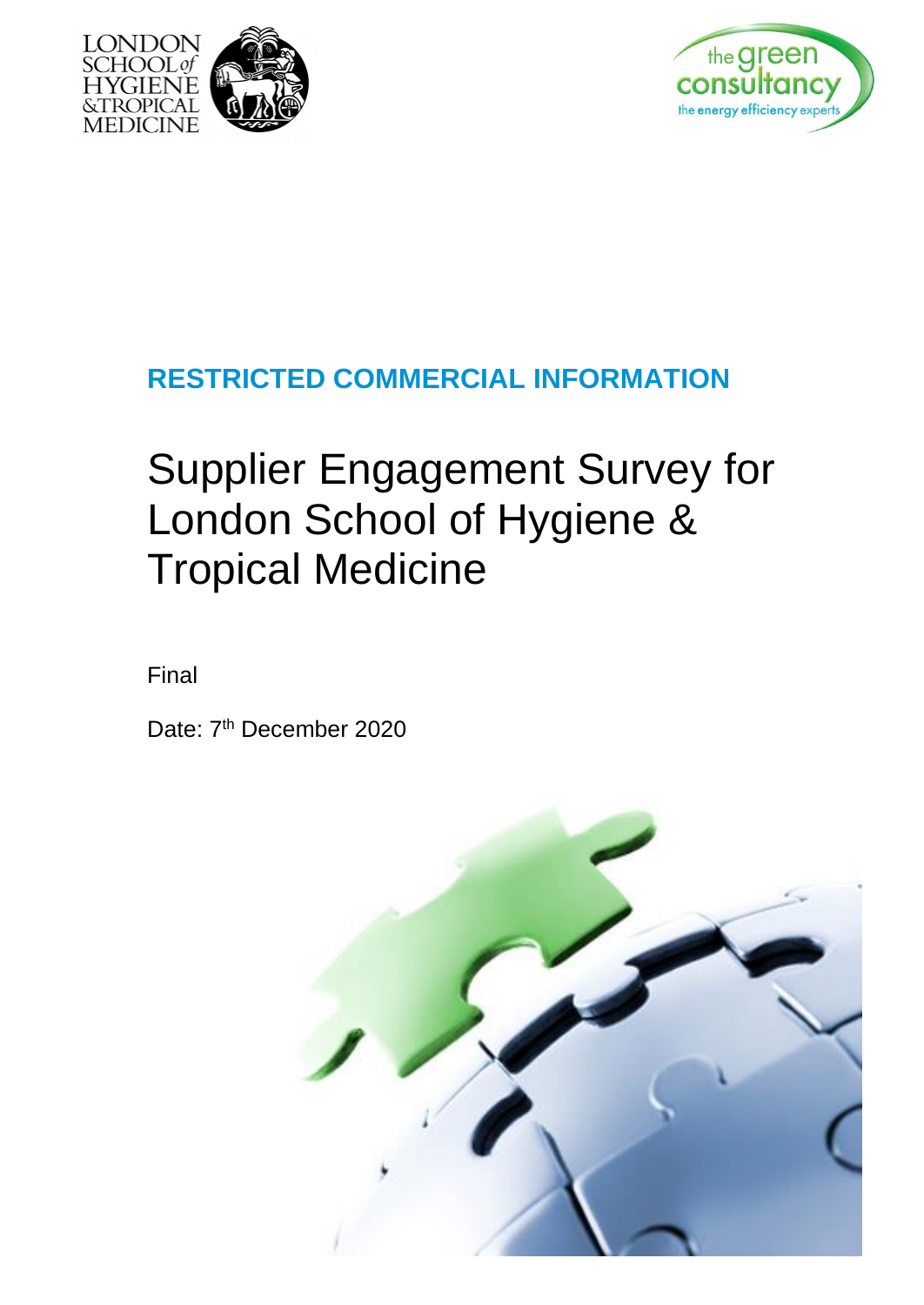

| <b>Prepared by:</b>     | Dan Samson & Carol Somper                                                                                                        |  |
|-------------------------|----------------------------------------------------------------------------------------------------------------------------------|--|
|                         | Email: carol.somper@jrpsolutions.com                                                                                             |  |
|                         | Tel No: 07517 272268                                                                                                             |  |
| <b>Prepared for:</b>    | Ola Bankole, Head of Sustainability                                                                                              |  |
| <b>Our reference:</b>   | GC 0749                                                                                                                          |  |
| <b>Client order no:</b> | PO 10201391                                                                                                                      |  |
| <b>Account Manager:</b> | John Treble, Client Services Director<br>01761 419081<br>07980 695664 (please try above number 1st)<br>John@GreenConsultancy.com |  |

**Important notice:** while reasonable steps have been taken to ensure that the information contained within this report is correct, you should be aware that it could contain errors due to the short period of the survey and any dependence on data supplied to us, which may be incomplete or inaccurate. Nothing in this report is intended to be or should be interpreted as an endorsement of, or recommendation for, any supplier, service or product.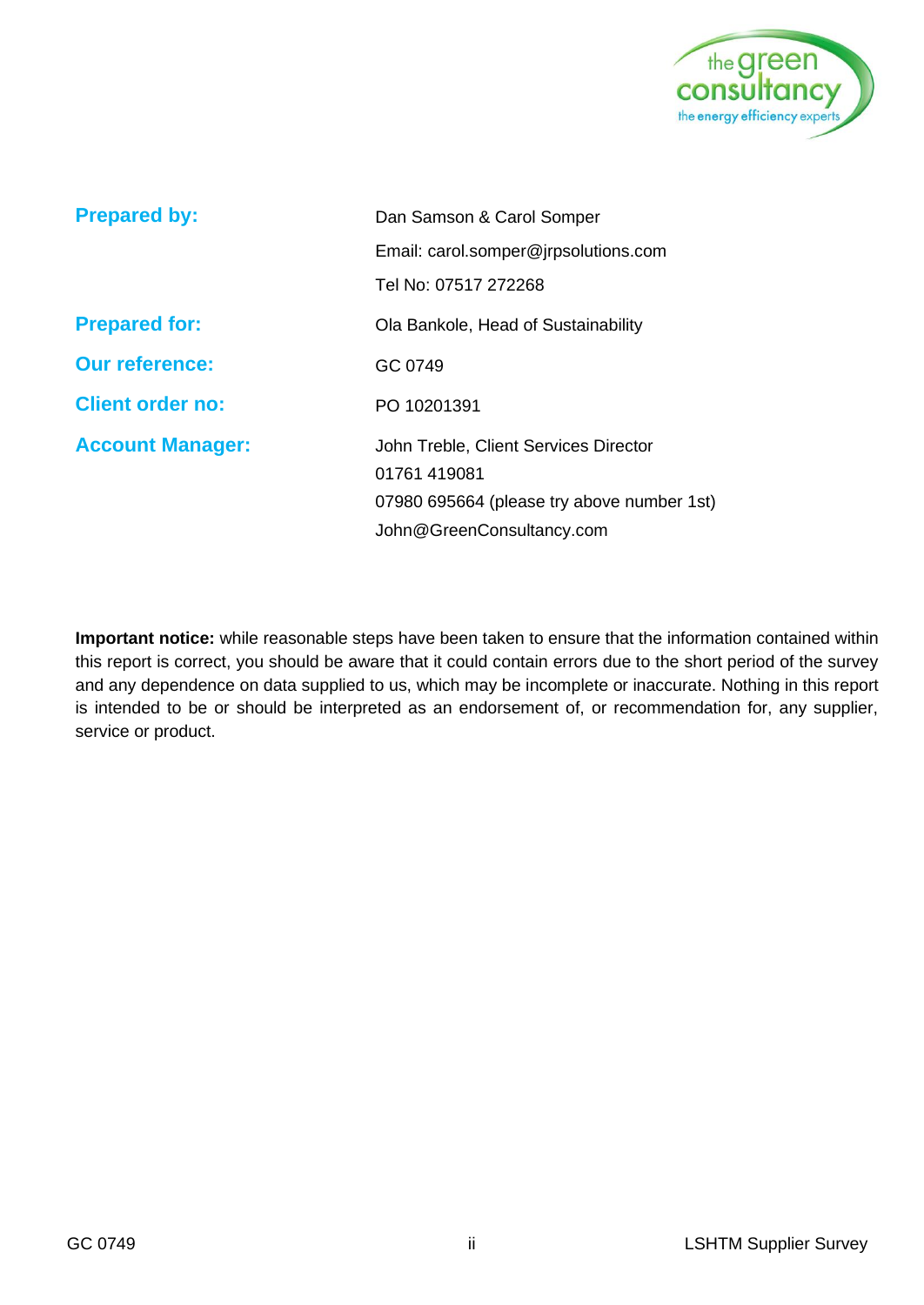

## **CONTENTS**

| $2^{\sim}$  |  |
|-------------|--|
| 2.1         |  |
| 2.2         |  |
| 2.3         |  |
| $3^{\circ}$ |  |
|             |  |
|             |  |
|             |  |
|             |  |

| <b>REVISION RECORD</b> |               |                     |                    |
|------------------------|---------------|---------------------|--------------------|
|                        | <b>Author</b> | <b>Checked by</b>   | <b>Approved by</b> |
| 1.0                    | Dan Samson    | <b>Carol Somper</b> | John Treble        |
|                        | 30/11/2020    | 07/12/2020          | 08/12/2020         |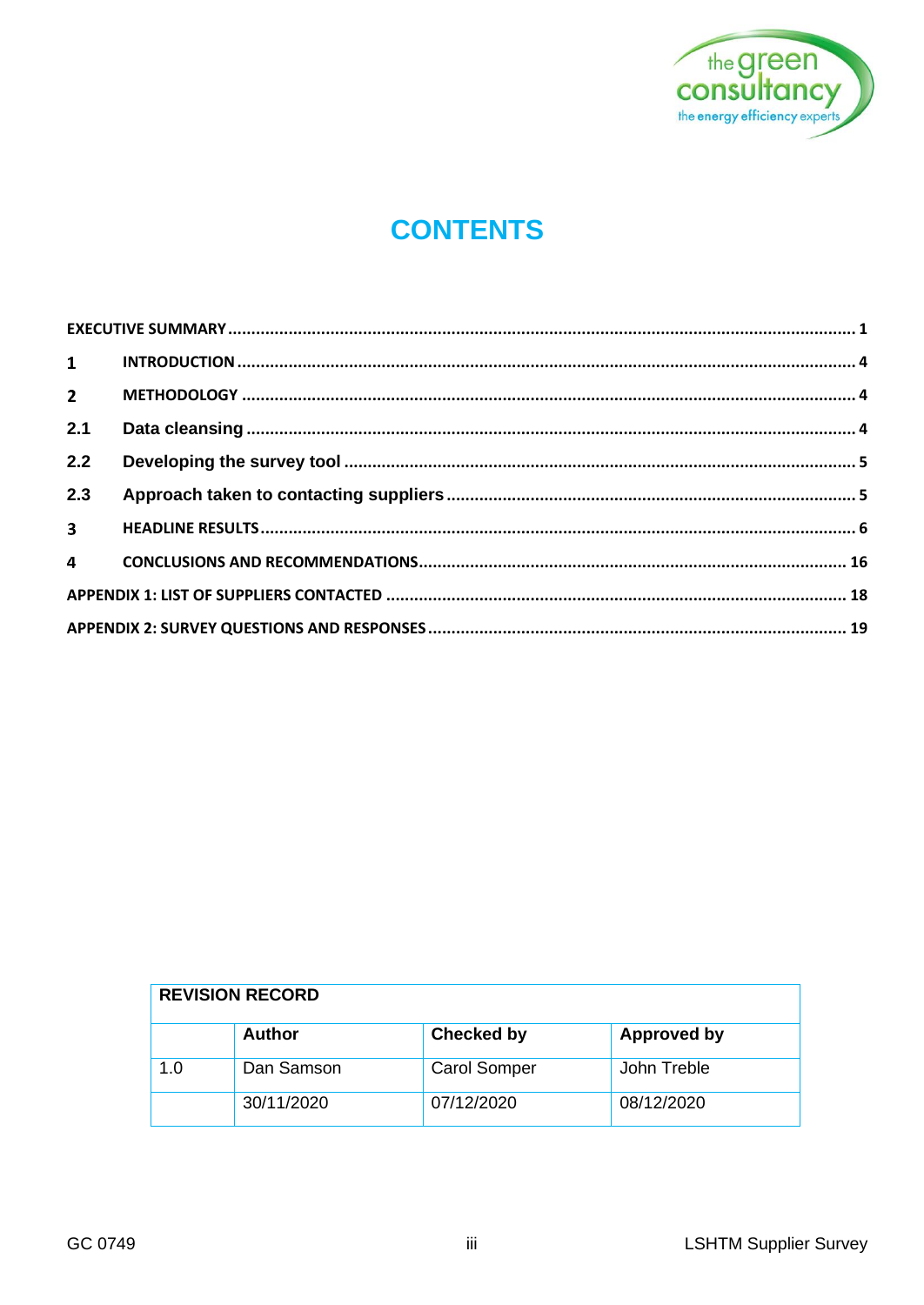

## <span id="page-3-0"></span>Executive Summary

To make progress on action for reducing scope 3 supply chain emissions identified in the Energy & Carbon Management Plan (E&CMP), LSHTM needs to first develop a better understanding of these emissions. An essential first stage of this process is to ensure that all procurement activities are closely controlled. Not only will this lead to a more effective procurement process, but it will also allow for accurate quantification of procurement supply chain related GHG emissions if approved suppliers are used throughout the organisation for the purchase of items most regularly needed. This will enable the university to develop an effective strategy for working directly with key suppliers to reduce emissions. This initial supplier survey should be seen as one half of a scoping exercise to establish the nature and magnitude of LSHTM's current scope 3 GHGs supply chain footprint. It is intended that the remaining half of the process is to use a carbon intensity tool driven by annual expenditure data to provide LSHTM with a full emissions footprint including a detailed breakdown of supply chain expenditure by category.

Survey Monkey was used as the tool for developing an easy to complete on-line survey that would provide relevant information about each supplier's approach to carbon emissions measurement and management. The opportunity was also taken to ask whether suppliers use a code of ethics. The dataset provided of over 4000 suppliers came from an original list of 10,000 suppliers in LSHTM's Agresso finance database. This short listing was further 'cleansed' to result in a list of some 1406 product and service vendors. Organisations removed from the list included other universities, conference centres, research fora, travel companies (being covered under a separate initiative) and large internet and IT hardware providers with well-established sustainability and carbon management programmes.

Out of a total of 1406 survey invitations issued in October 2020, some 89 were invalidated (bounce-back or no longer in business), leaving 1289 remaining. Of these a total of 100 companies confirmed their email contact details and 78 actually went on to complete the survey. This represents a percentage completion rate of less than 6% and the respondents are responsible for less than 5% of total 'unfunded' LSHTM supplier expenditure for the period 2015 to 2019. **Appendix 2** has the full results accessible as embedded files. The poor response to the survey is due to a number of reasons, the main ones being that:

- LSHTM has far too many suppliers, a more appropriate number should ideally be around no more than a few hundred in total as an upper limit, preferably less for a university of LSHTM's size.
- Whilst there are good finance and procurement policies in place these are not being adhered to. LSHTM uses the London University Procurement Group (LUPG) and other framework agreements, but there are likely to be several thousands of current LSHTM 'suppliers' that are not covered by these frameworks. This is because throughout the School teams are ordering products and services in an ad-hoc fashion, based on short term, project or team needs without following the procurement and finance policies and not using contracted or framework suppliers.
- The initial contact details listed within Agresso and confirmed by web-site checks and responses demonstrate that most of the supplier organisations enable on-line orders to be placed without any prior contractual agreement. This means that 'ad-hoc' orders are being placed by personnel across LSHTM without them first completing and issuing a Purchase Order in advance. This means that for the majority of listed suppliers, there is no real contractual relationship, i.e. LSHTM is not 'known' to its suppliers.

The results suggest that, of the responding organisations, 24% demonstrate excellent practice in measuring and managing their environmental impacts, including actively working to reduce their carbon emissions via a certificated environmental management system. They also use a Code of Ethics to guide how they operate. A further 22% measure their on-site carbon emissions within some form of environmental management and may have a Code of Ethics. The remaining 54% appear to do none of these things. The results strongly indicate the need for rationalising LSHTM's supplier base, developing direct and meaningful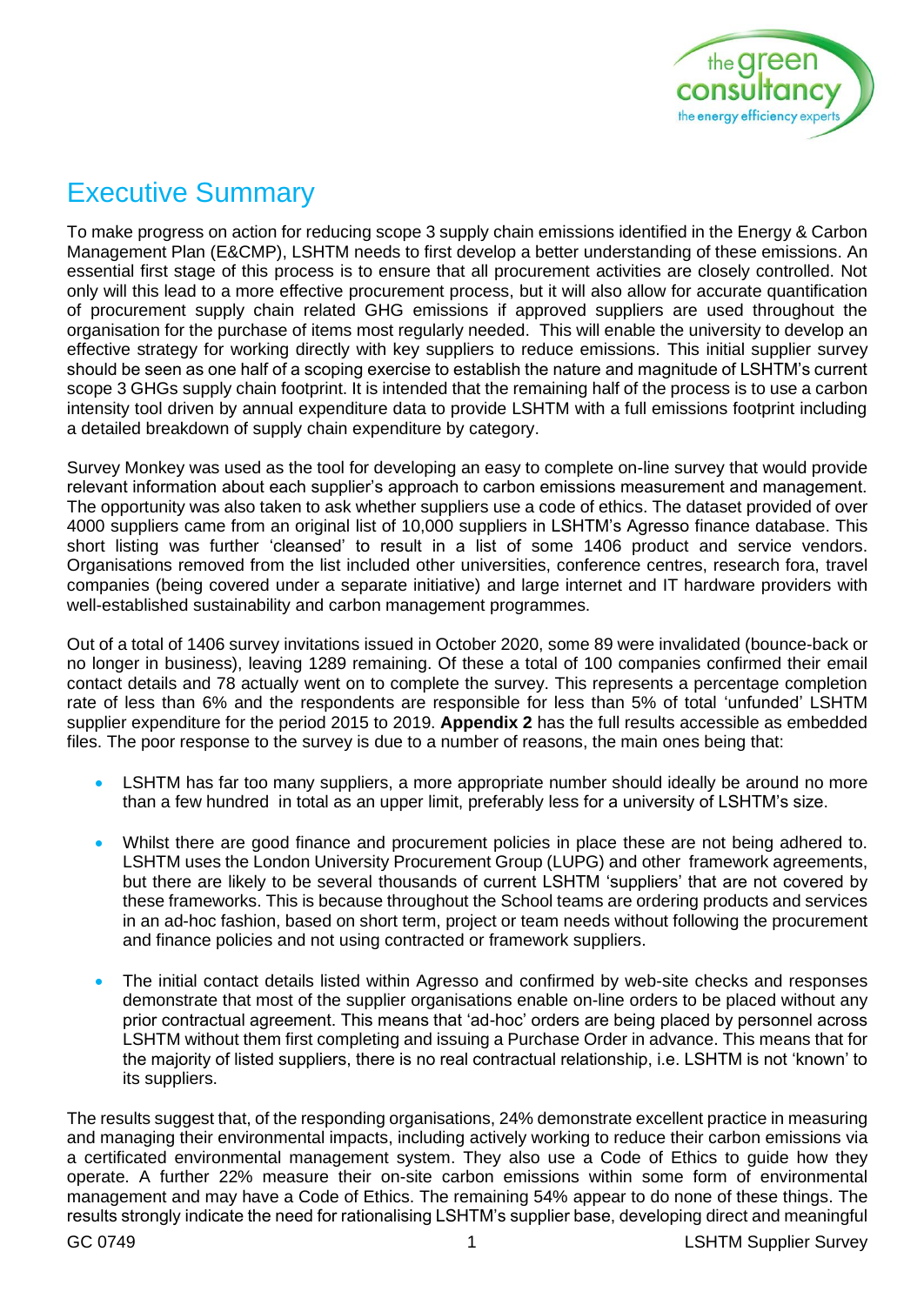

dialogue with a small number of key, contracted suppliers that share the same net zero ambitions and priorities for emissions reduction as LSHTM. The main category of supplier that should be prioritised is laboratory equipment and consumables. Whilst very few catering suppliers responded to the survey, this is another potentially 'high emissions' sector that could be prioritised, once the Covid pandemic situation allows for the Catering Manager to return from furlough. The following actions are recommended to implement the twin-track strategy outlined above:

- A strategy for achieving a rationalised and manageable supplier list requires action on two fronts. Firstly, purchasing department personnel and service users from across the School should review and consolidate requirements and collaborate with the Procurement Team to develop long term strategies for procuring supplies and services. These strategies should maximise the use of relevant framework agreements, emphasise reducing the number of suppliers and scope 3 supply chain emissions whilst also addressing value for money (VfM), Modern Slavery, etc). The goal should be to streamline ordering to result in fewer, larger deliveries of better regulated, low carbon goods and services. Suppliers should be fully vetted companies on either the LUPG or SUPG framework. If not already formally contracted to supply LSHTM, these companies should be invited to contract directly with LSHTM to supply specific goods and services in ways that enable LSHTM to reduce its scope 3 supply chain emissions. The contractual process will obviously need to follow LSHTM policy and procedures. Secondly, LSHTM needs to develop the capability to annually or biennially survey its suppliers to keep track of how each supplier is working towards achieving net zero carbon and broader sustainability goals.
- If still available and updated since 2014, use the Higher Education Supply-Chain Emissions Tool (HESCET) to complete the initial supply chain analysis to generate a robust baseline for procurement emissions. This tool uses expenditure data by category/type of supplier to generate a 'snapshot' of total emissions for all scopes 1-3 for a given reporting year. If not available, use a more up-to-date alternative tool to undertake this analysis. The year chosen needs to be set as the reporting baseline so it must be representative of a typical year's expenditure. This means that major capital investments should be excluded unless their impact on emissions needs to be determined. The results of this type of carbon intensity analysis by expenditure category will enable LSHTM to establish priorities for further supplier engagement. It is not, however, worth using annually, but periodically, e.g. every 3 to 5 years.
- Set up a working group with representative 'users' from each faculty department, Services and Research Programme teams to investigate areas of highest expenditure by category or type of supplier. Using the HESCET tool or the similar Axiom tool, determine which scope 3 supply chain emissions need to be prioritised for reduction by 'users' and what this means for engagement with specific suppliers
- When the Covid pandemic situation eases to allows for it, work directly with the Catering Manager to develop closer working relationships with catering suppliers as a priority supplier category for tracking emissions reduction. This is because catering has established contractual relationships with preferred suppliers that will enable further development around the net zero agenda.
- Transfer the full results of this initial supplier engagement survey to the proposed digital platform (proposed for set-up in spring/summer 2021) for greenhouse gas emissions tracking and monitoring as soon as this is possible. Develop a supplier template within the digital platform to build on and extend this type of supplier auditing to all suppliers. The digital platform will enable more in-depth analyses, becoming an invaluable 'live' database of information that can be shared within LSHTM, shared with funders and other stakeholders. The data and information can be shared with suppliers to encourage knowledge transfer and best practice for emissions reduction.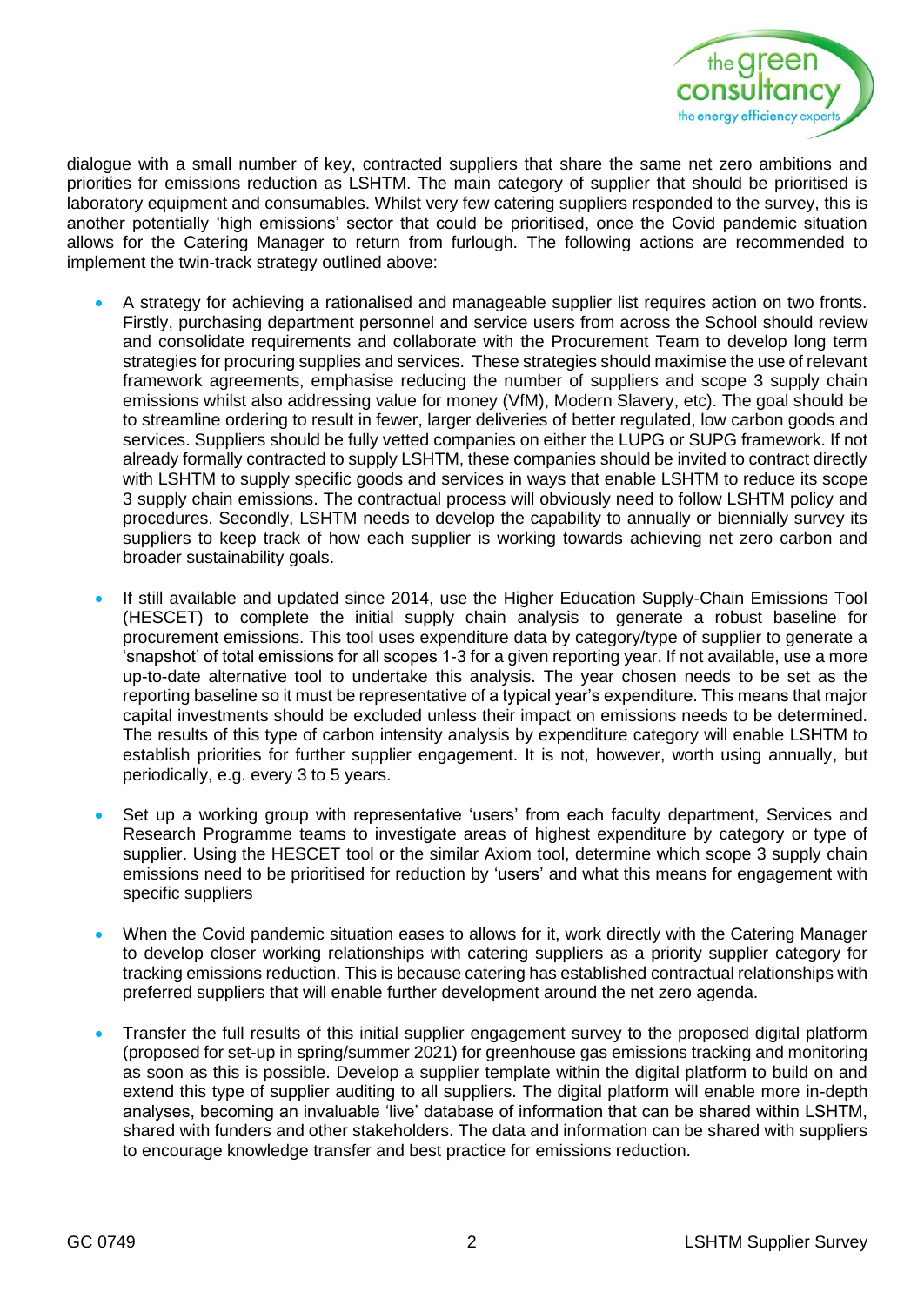

• Work towards the goal of establishing a database of  $CO<sub>2</sub>e$  per unit of product or service with each supplier. This will enable LSHTM to determine when it can set a formal science-based target (SBT) for reducing its GHG emissions to achieve net zero.

*The Green Consultancy will be pleased to provide further detailed investigations and any implementation support that may be needed to address the issues identified in this report.*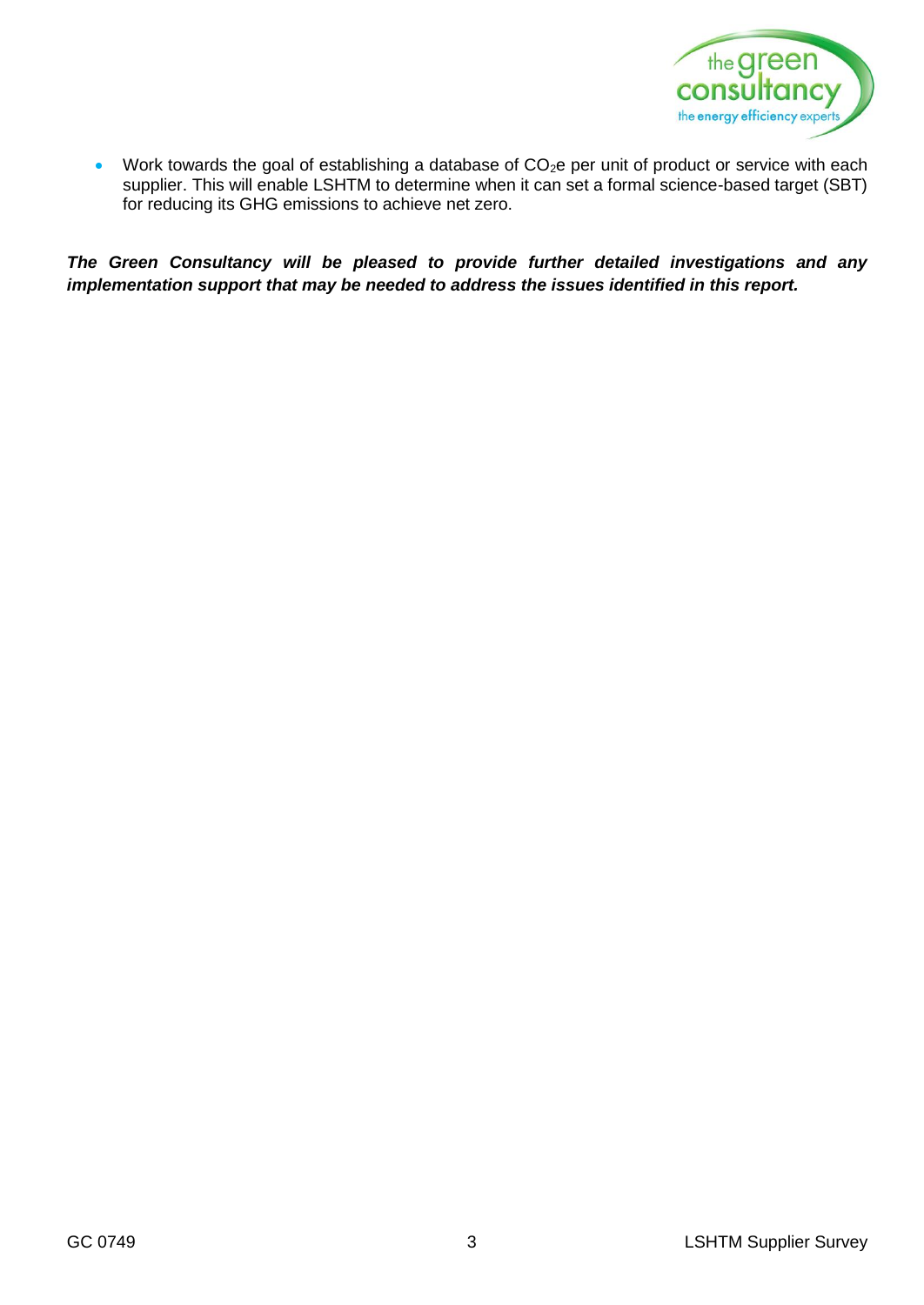

## <span id="page-6-0"></span>1 Introduction

This project was commissioned by Ola Bankole, Head of Sustainability, with support from Caroline Chipperfield, Head of Procurement and Andrew Dyer, Finance Director, to progress the actions for scope 3 supply chain emissions identified in the Energy & Carbon Management Plan (E&CMP). The survey objectives were agreed as being to:

- Initiate supplier engagement with the aim of establishing regular reporting on carbon emissions reduction and broader aspects of sustainability
- Establish which suppliers are actively managing their carbon emissions and can provide information on how they are doing this
- Determine which suppliers can provide emissions per unit of product or service supplied
- Enable LSHTM to update their list of suppliers
- Determine priorities for deepening engagement with suppliers.

LSHTM needs to get a good understanding of the university's scope 3 supply chain emissions in order to develop an effective strategy for working directly with key suppliers to reduce these emissions. An essential first stage of this process is to ensure that all procurement activities are closely controlled. Not only will this lead to a more effective procurement process but it will also allow for accurate quantification of supply chain related GHG emissions if approved suppliers are used throughout the organisation for the purchase of items most regularly needed.

Importantly, this survey should be seen as one half of a scoping exercise to establish the nature and magnitude of LSHTM's current scope 3 GHGs supply chain footprint. It is intended that the remaining half of the process is to use a carbon intensity tool driven by annual expenditure data to provide LSHTM with a full emissions footprint including a detailed breakdown of supply chain expenditure by category. There are two options for this type of high level analysis currently being considered. Carbon intensity by expenditure analysis gives a strategic but very robust 'snapshot' of an organisation's supply chain emissions by category of supplier. Using this information enables much more targeted, direct engagement with prioritised types of supplier, e.g. lab equipment and consumables. The results of the expenditure-based exercise together with the results of this highly complementary supplier survey provides substantive insight into supplier

Despite formal procurement procedures being in place at LSHTM, there appears to be poor compliance with policy and procedures, resulting in an unusually long list of suppliers. Our initial review of the supplier record suggests that the majority of consumables that are regularly needed throughout the organisation, such as laboratory supplies is currently done on an ad-hoc basis rather than through a procured contractual route. Most purchases seem to be the result of multiple small orders that are bypassing the formal procurement process. This is probably exacerbated by laboratory consumables being purchased through Sciencewarehouse, resulting in a proliferation of small orders with many suppliers but not necessarily outside of the procurement rules. Just very bad practice and not consolidated.

## <span id="page-6-1"></span>2 Methodology

## <span id="page-6-2"></span>2.1 Data cleansing

There are 10,000 'suppliers' listed on Agresso so the Procurement Team did an initial dataset cleanse to reduce this to 4000 categorised, confirmed suppliers. This reduced list was provided to TGC for assessment in the form of an Excel list containing emails for the supplier billing contacts/finance team of each stated supplier. TGC then completed a second data cleanse of this list removed all of the following 'non vendors':

- Universities and research institutes (all HEIs are required by UK government to achieve net zero emissions)
- Freelance specialists and individuals sub-contracted for research projects and similar purposes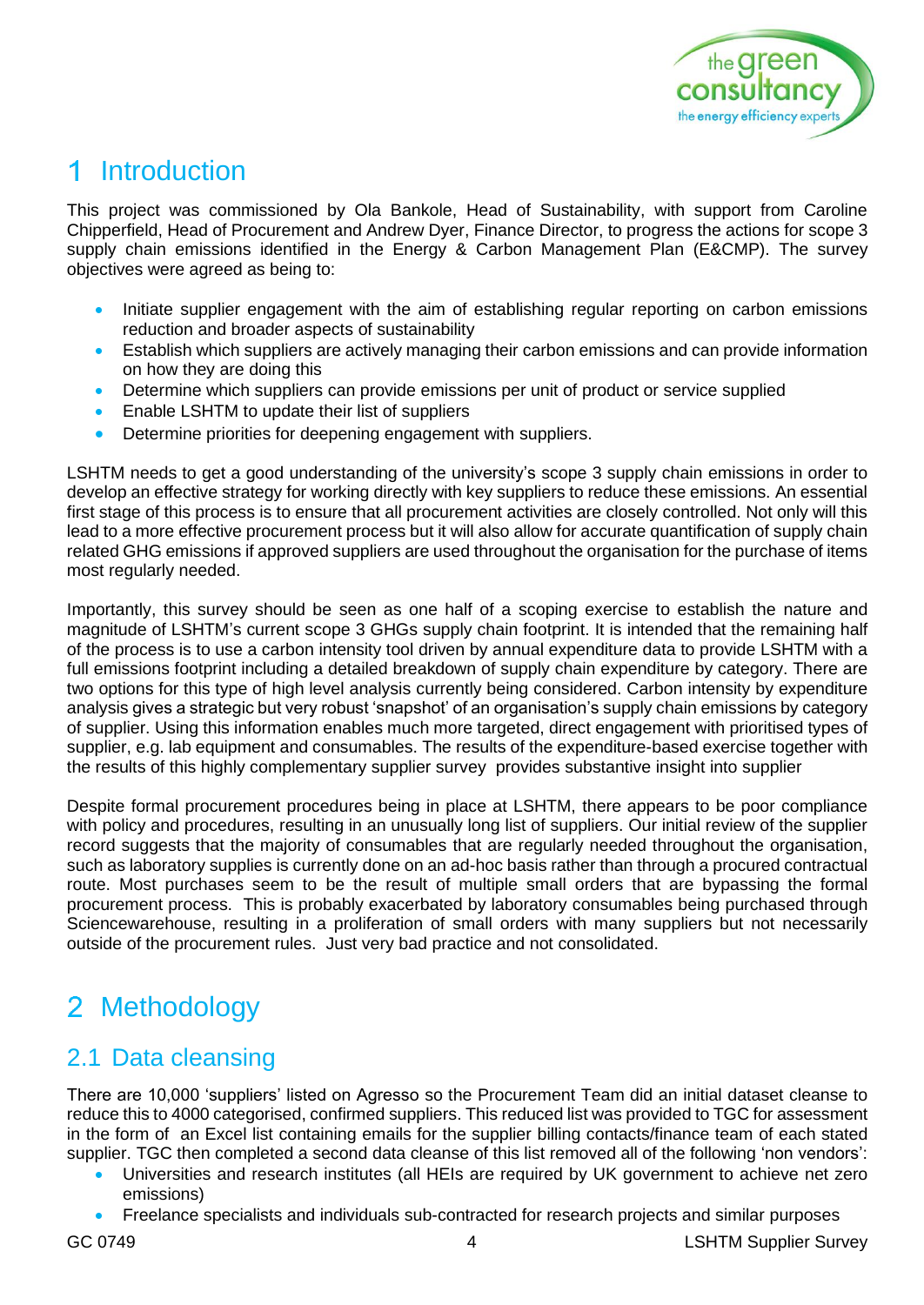

- Conference and event centres (once-off events to be addressed through a sustainable events process)
- Medical and health groups/fora (membership or similar organisations rather than 'suppliers')
- NHS Hospitals and GP clinics (used by research personnel before travelling abroad, the NHS has formally committed to achieving net zero emissions)
- Travel companies and hotel/accommodation providers (being addressed through new policy and Travel Management Company contract)
- Utilities (already covered by E&CMP implementation processes)
- Large ICT and internet multi-nationals, e.g. Google and Dell (these companies have established, extensive sustainability strategies and emissions reduction measures in place. LSHTM's IT Director is already rationalising and improving IT hardware and software procurement to establish a single, vetted supplier).

Of the remaining suppliers listed, the majority had no appropriate contact information so this was extracted from their websites in order to direct initial contact emails to the most appropriate contact within each organisation. The list also contained suppliers that are no longer in business, i.e. they have ceased trading. Others had limited internet presence so an appropriate point of contact could not be established.. Organisations that are no longer in business were removed from the list and where insufficient information was made available on organisation's web sites, the billing contacts email was used as the initial point of contact. After the initial cleanse of the supplier list a total of 1,406 suppliers remained.

## <span id="page-7-0"></span>2.2 Developing the survey tool

In order to extract results as outlined in section 3, Survey Monkey was used as the tool for developing an easy to complete on-line survey that would provide relevant information about each supplier's approach to carbon emissions measurement and management. The opportunity was also taken to broader position on sustainability such as asking whether supplier's use a code of ethics.

Survey Monkey offers an established off-the-shelf framework for designing an effective survey that enables regular checking during the collection phase and it automatically compiles results as they are submitted. This enables quick and detailed analysis during and following compilation of all the responses. After viewing the overall question summaries, it is also possible to create rules to answer more specific questions about the data using filter, compare, and show rules. These allow for specific subsets of data to be highlighted, making it possible to analyse results in a way that's most meaningful for the purpose of this exercise.

Survey questions and supporting email text were developed with the help of Ola Bankole in order to align the survey output to LSHTM's net zero emissions goal. The survey was structured so that if a respondent answered no to a leading question "do you measure energy usage' they were not also asked if they measured scope 1 and 2 carbon emissions arising from on-sire energy usage. There were several similar 'key questions' linked to subsequent questions so some respondents were only asked to complete up to 10 questions at the most. Other respondents, who were able to provide more information and positives, were directed to further questions so that a total of 44 questions in all could be answered. Some questions asked for reports and evidence of good environmental practice.

The final survey instrument (**Appendix 1)** lists all the questions and provides the aggregated results for each; this information can be accessed by clicking on the embedded PowerPoint file.

## <span id="page-7-1"></span>2.3 Approach taken to contacting suppliers

The Covid pandemic meant that the survey had to be delayed until the early autumn when it was clear that the majority of businesses were operating at almost normal levels of capacity. TGC is aware that LSHTM's Catering Manager has a good working relationship with a discrete group of catering suppliers and would be able to provide specific contacts. Because the Catering Manager was furloughed, however, it was not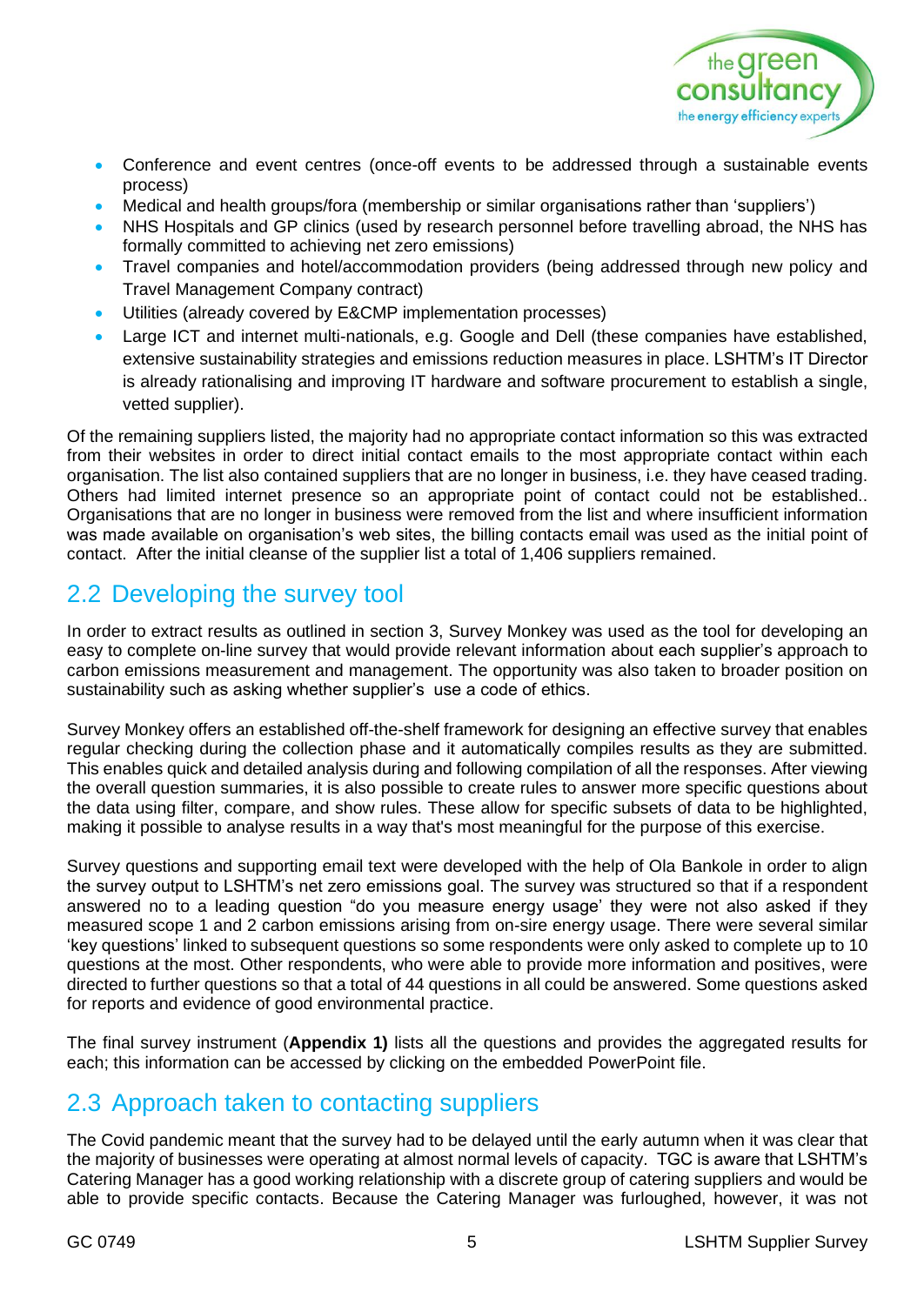

possible to confirm established contact details for these suppliers and update the main list of contacts receiving the survey link.

Following the initial data cleanse as detailed in section 2.1, a two-stage approach was adopted to try and ensure a good response and that the survey was satisfactorily completed. The first stage involved a short one minute preliminary survey that was sent out to all suppliers in early October using the initial contact email. This first, introductory email signed by LSHTM's Head of Sustainability explained why the survey was being undertaken. Its function was to ask for confirmation as to whom within each supplier organisation would be most appropriate person to complete the full supplier survey. The recipient was asked to forward the contact email to their most appropriate colleague, if they were not the right person to respond. The requirement was to confirm name, role and contact details for receiving the subsequent survey email containing the link to the on-line survey.

The first stage of contact with the suppliers also acted as a further filter to the initial supplier list following the first cleanse. It enabled identification of contact emails that were no longer in use, i.e. emails that "bounced back" and were not able to be sent out to the supplier listed. These suppliers were identified as not contactable and a number may no longer be trading; some bounce-back responses confirmed this. Additionally, several emails sent to suppliers received an automated response to the effect that the 'query would be dealt with' but virtually none of these automated messages were followed up by the supplier organisation. Email responses were also received explaining that the supplier no longer suppled LSHTM or was last a supplier some 10+ years ago. These suppliers requested to be removed from the list for that reason.

A total of 100 responses were received to this initial survey request. Despite the low number relative to the total number of emails that were sent out, this nevertheless provided good contact information for issuing the main survey email and link. The second stage of contact was to send out the full survey to all those suppliers as detailed in **Appendix 2**. This includes the updated contacts received from stage 1. The main survey email was also sent out to all of the remaining 'non-responding' supplier contacts In total, 78 responses to the full survey were received, the majority of these were completed within 2-3 weeks of receipt of the survey request.

## <span id="page-8-0"></span>3 Headline results

Out of a total of 1406 survey invitations issued, some 89 were invalidated (bounce-back or no longer in business), leaving 1289 remaining. Of these a total of 100 companies confirmed their email contact details and 78 actually went on to complete the survey. This represents a percentage completion rate of less than 6% and the respondents are responsible for less than 5% of total 'unfunded' LSHTM supplier expenditure for the period 2015 to 2019. **Appendix 2** has the full results accessible as embedded files. The poor response to the survey is likely to be for a number of reasons, the main ones being that:

- LSHTM has far too many suppliers, a more appropriate number should ideally be around no more than a few hundred in total as an upper limit, preferably less for a university of LSHTM's size.
- Whilst there are good finance and procurement policies in place these are not being adhered to. LSHTM uses the London University Procurement Group (LUPG) and other framework agreements, but there are likely to be several thousands of current LSHTM 'suppliers' that are not covered by these frameworks. This is because throughout the School teams are ordering products and services in an ad-hoc fashion, based on short term, project or team needs without following the procurement and finance policies and not using contracted or framework suppliers.
- The initial contact details listed within Agresso and confirmed by web-site checks and responses demonstrate that most of the supplier organisations enable on-line orders to be placed without any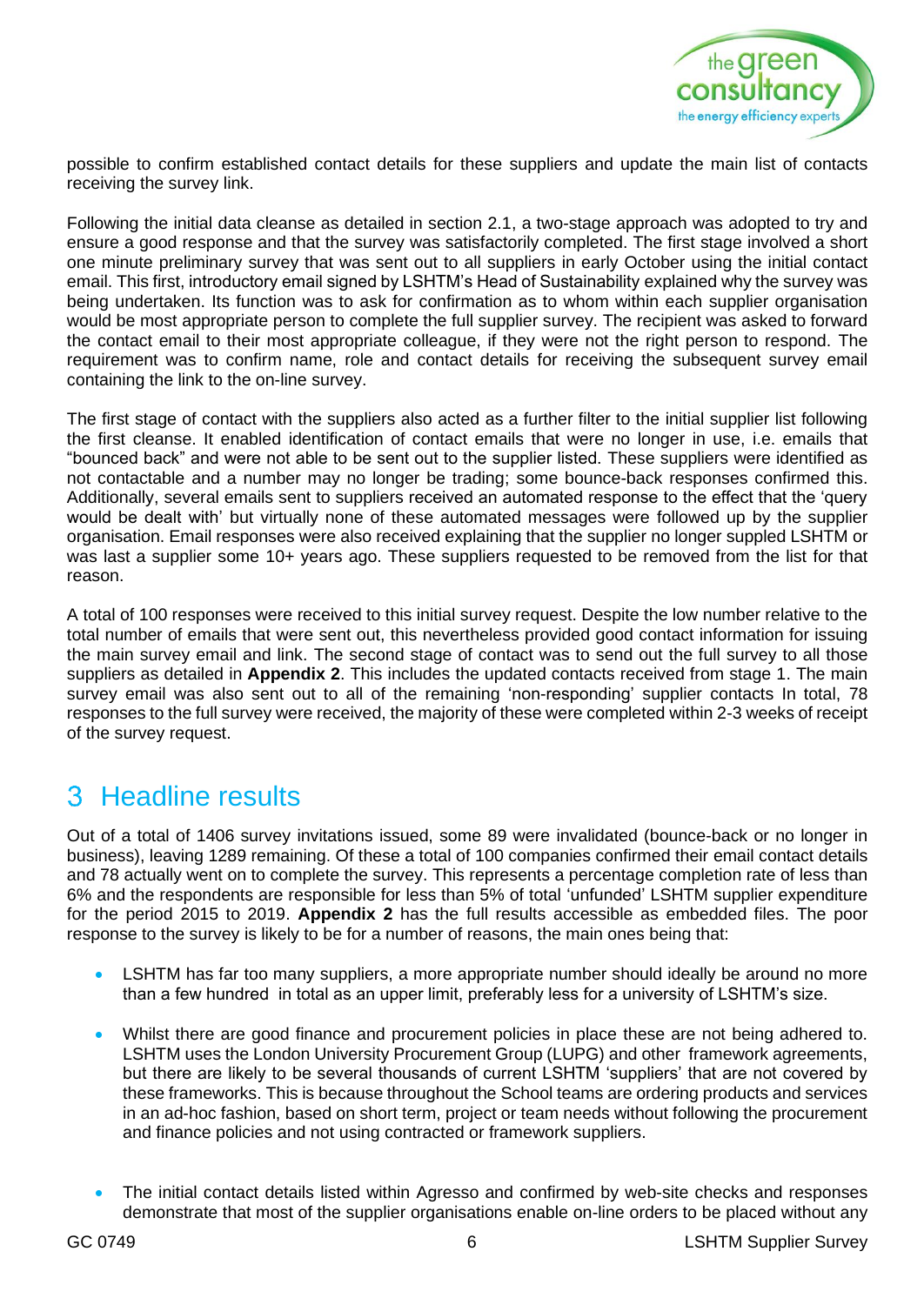

prior contractual agreement. This means that 'ad-hoc' orders are being placed by personnel across LSHTM without them first completing and issuing a Purchase Order in advance. This means that for the majority of listed suppliers, there is no real contractual relationship, i.e. LSHTM is not 'known' to the supplier.

The survey responses elicited from the 76 identified, confirmed suppliers, whilst a small sample, now provides a starting point from which to build active engagement to reduce supply chain carbon emissions. The categories of responding suppliers are provided in **Figure 1.**

| <b>ANSWER CHOICES</b>                             | <b>RESPONSES</b> |              |
|---------------------------------------------------|------------------|--------------|
| <b>FM Maintenance</b>                             | 1.28%            | 1            |
| FM refurbishment furniture, fixtures and fittings | 3.85%            | 3            |
| <b>IT Hardware</b>                                | 3.85%            | 3            |
| <b>IT Software</b>                                | 3.85%            | 3            |
| Waste and recycling                               | 0.00%            | 0            |
| Cleaning and porterage                            | 0.00%            | 0            |
| Printing and copying                              | 7.69%            | 6            |
| Books and periodicals                             | 0.00%            | 0            |
| Floristry and plants                              | 0.00%            | 0            |
| Equipment hire & long-term rental                 | 1.28%            | 1            |
| Security and fire                                 | 0.00%            | 0            |
| Conferences and events hosting                    | 1.28%            | $\mathbf{1}$ |
| Catering supplies                                 | 3.85%            | 3            |
| Lab equipment and supplies/consumables            | 43.59%           | 34           |
| Other (please specify)                            | 29.49%           | 23           |
| <b>TOTAL</b>                                      |                  | 78           |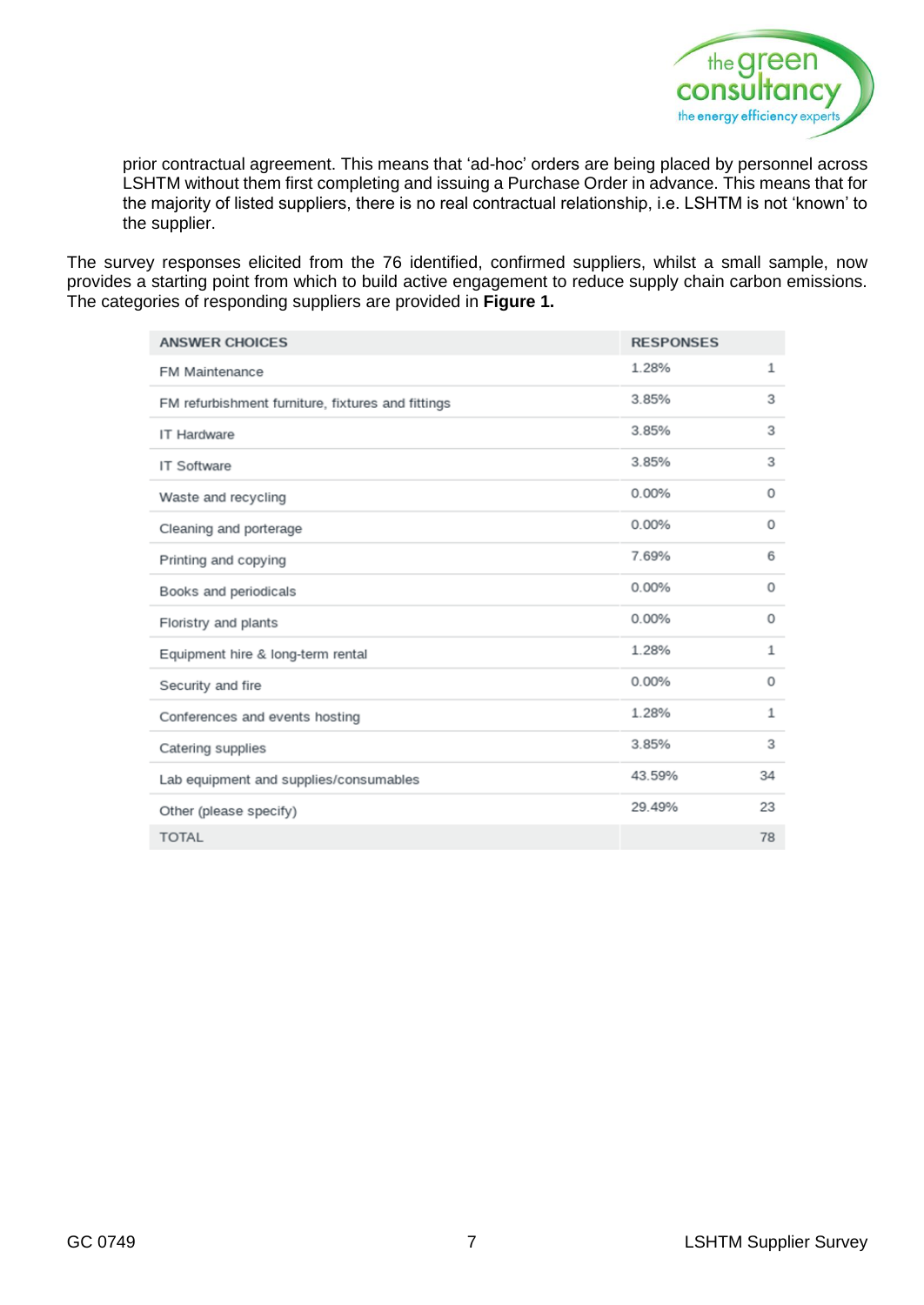

#### **Figure 1: Categories of supplier respondents**

Clearly, the majority of responding suppliers provide LSHTM with laboratory equipment and consumables. The survey also asked suppliers the role and responsibility of the person completing the survey (**Figure 2**). In spite of asking for supplier contacts with a sustainability or environmental management role, the majority of the respondents completing the survey had a marketing and sales role.



**Q2: What is your role**

'Other' defined below: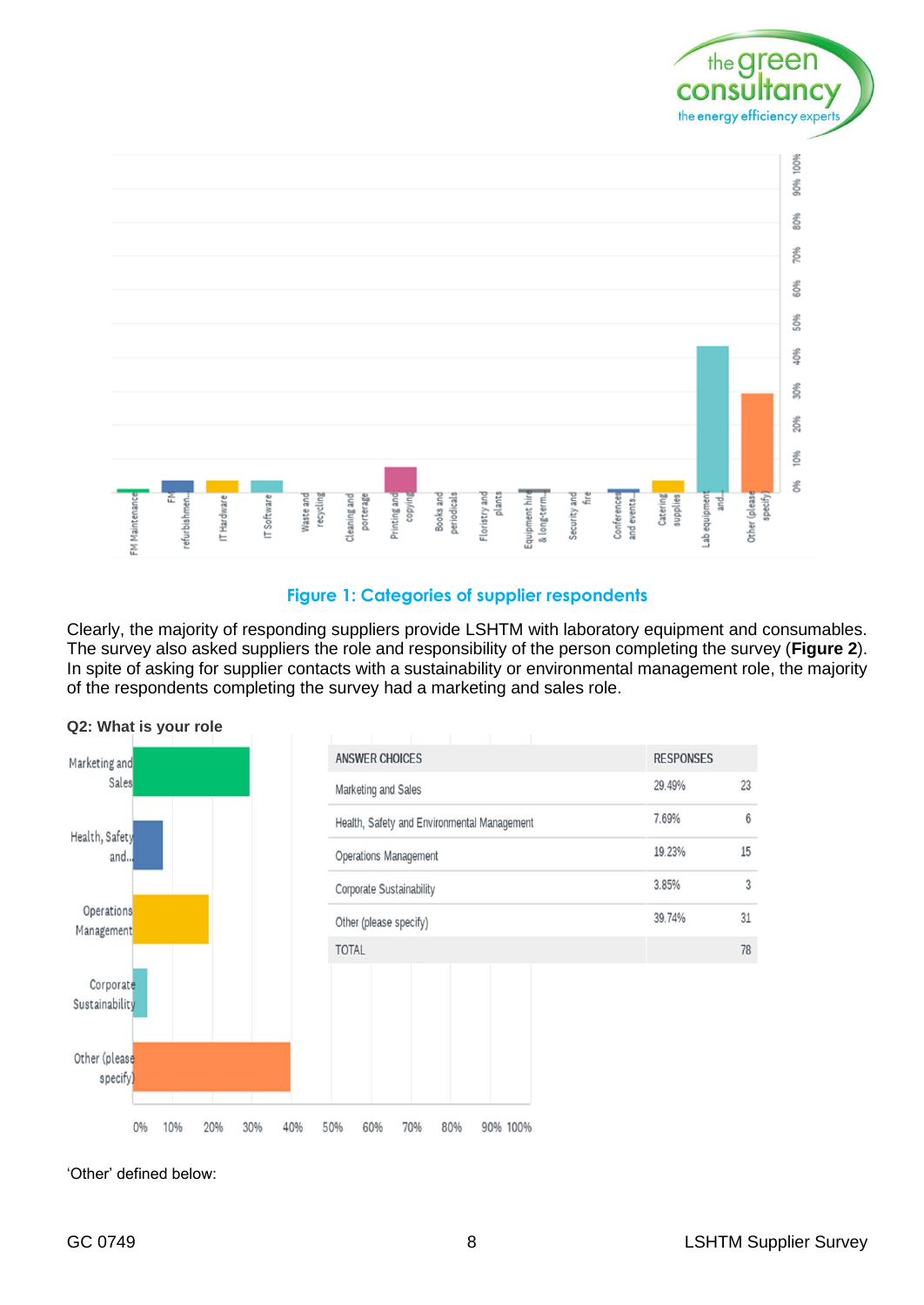



**Figure 2: Role of supplier representative completing the survey**

The following survey results demonstrate the range in responses to specific questions about compliance with environmental management good practice, carbon emissions measurement and management and the application of ethical codes of practice: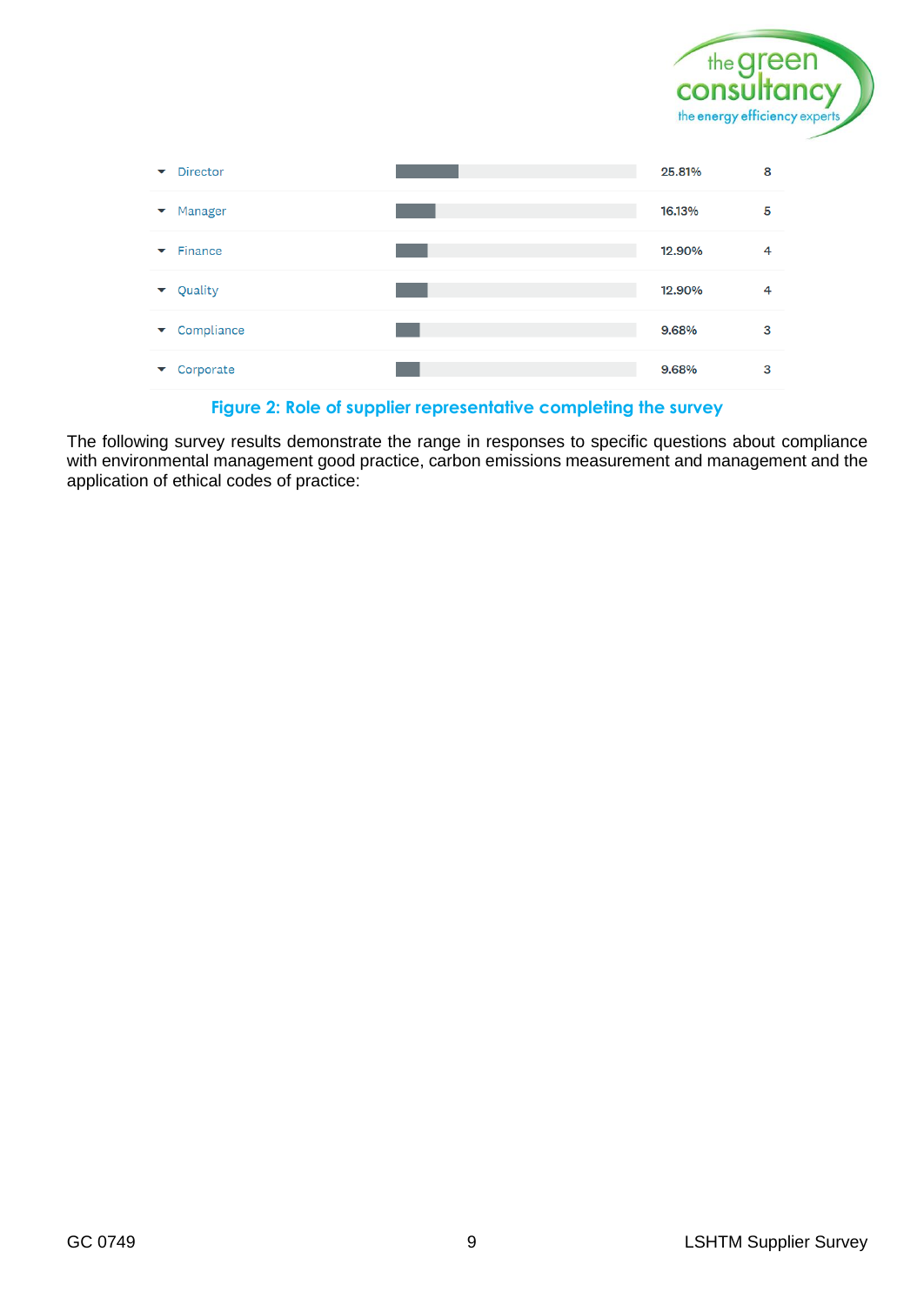

|                                     |               | Q4. Companies that have an Environmental Management System in place. These companies were not sure |
|-------------------------------------|---------------|----------------------------------------------------------------------------------------------------|
| 2BScientific Ltd                    |               | <b>Appasamy Associates</b>                                                                         |
| Alpha Laboratories                  | Certified to  | <b>ChemBridge Corporation</b>                                                                      |
| Aquatint                            | ISO14001:2015 | Dynex                                                                                              |
| <b>Bioquote Limited</b>             |               | Haines Farm Eggs Ltd                                                                               |
| <b>Bisset Adams</b>                 |               | Hypoxyprobe, Inc                                                                                   |
| <b>B-Print</b>                      |               | Missenden Abbey                                                                                    |
| <b>Bright A Blind Limited</b>       |               | <b>MP Biomedicals</b>                                                                              |
| <b>Bytes Software Services</b>      |               | N.DIMOPOULOS S.A.                                                                                  |
| <b>Canapes Direct</b>               |               | New England Biolabs UK Ltd                                                                         |
| Deben Diagnostics Ltd               |               | <b>Rekom Biotech</b>                                                                               |
| <b>Dulas Ltd</b>                    |               | Rotronic Instruments (UK) Ltd                                                                      |
| <b>E&amp;O Laboratories</b>         |               | <b>STEMCELL Technologies</b>                                                                       |
| <b>ECCTIS Ltd</b>                   |               | Tokyo Chemical Industry UK Ltd                                                                     |
| <b>Formara Limited</b>              |               | wallacespace                                                                                       |
| Greiner Bio-One Ltd                 |               |                                                                                                    |
| <b>Health Assured</b>               |               |                                                                                                    |
| London Wall Design Ltd              |               |                                                                                                    |
| <b>Marsh mill Promotions</b>        |               |                                                                                                    |
| <b>Newman Thomson Ltd</b>           |               |                                                                                                    |
| Office Depot International (UK) Ltd |               |                                                                                                    |
| PerkinElmer, Inc.                   |               |                                                                                                    |
| Planner Catering Equipment Hire Ltd |               |                                                                                                    |
| <b>PMD Magnetics</b>                |               |                                                                                                    |
| Promega UK Ltd                      |               |                                                                                                    |
| <b>Quay Office Furnishers Ltd</b>   |               |                                                                                                    |
| Rheological Limited                 |               |                                                                                                    |
| Robert Irving Photography           |               |                                                                                                    |
| SciQuip Ltd                         |               |                                                                                                    |
| Spectra Logic                       |               |                                                                                                    |
| <b>Stratech Scientific</b>          |               |                                                                                                    |
| <b>Swallowtail Print Limited</b>    |               |                                                                                                    |
| Sykes & Son Limited                 |               |                                                                                                    |
| Symbiosis IP                        |               |                                                                                                    |
| <b>Taylor Davis Ltd</b>             |               |                                                                                                    |
| Tebu-bio                            |               |                                                                                                    |
| The Litmus Partnership              |               |                                                                                                    |
| <b>UPS</b>                          |               |                                                                                                    |
| <b>Wolf Laboratories Limited</b>    |               |                                                                                                    |

Certification to global standard ISO14001:2015 confirms that these respondents have board-level objectives for good practice environmental management to achieve ongoing performance improvement. Certification also means that these suppliers are regularly audited by a third party to maintain compliance with the standard. This gives a good level of assurance that they are well run and actively reducing their environmental impacts. Suppliers that say they have an Environmental Management System but lack certification to a recognised standard through independent auditing cannot really give much assurance of their environmental performance. It is notable that several respondents were not sure whether their company had an EMS.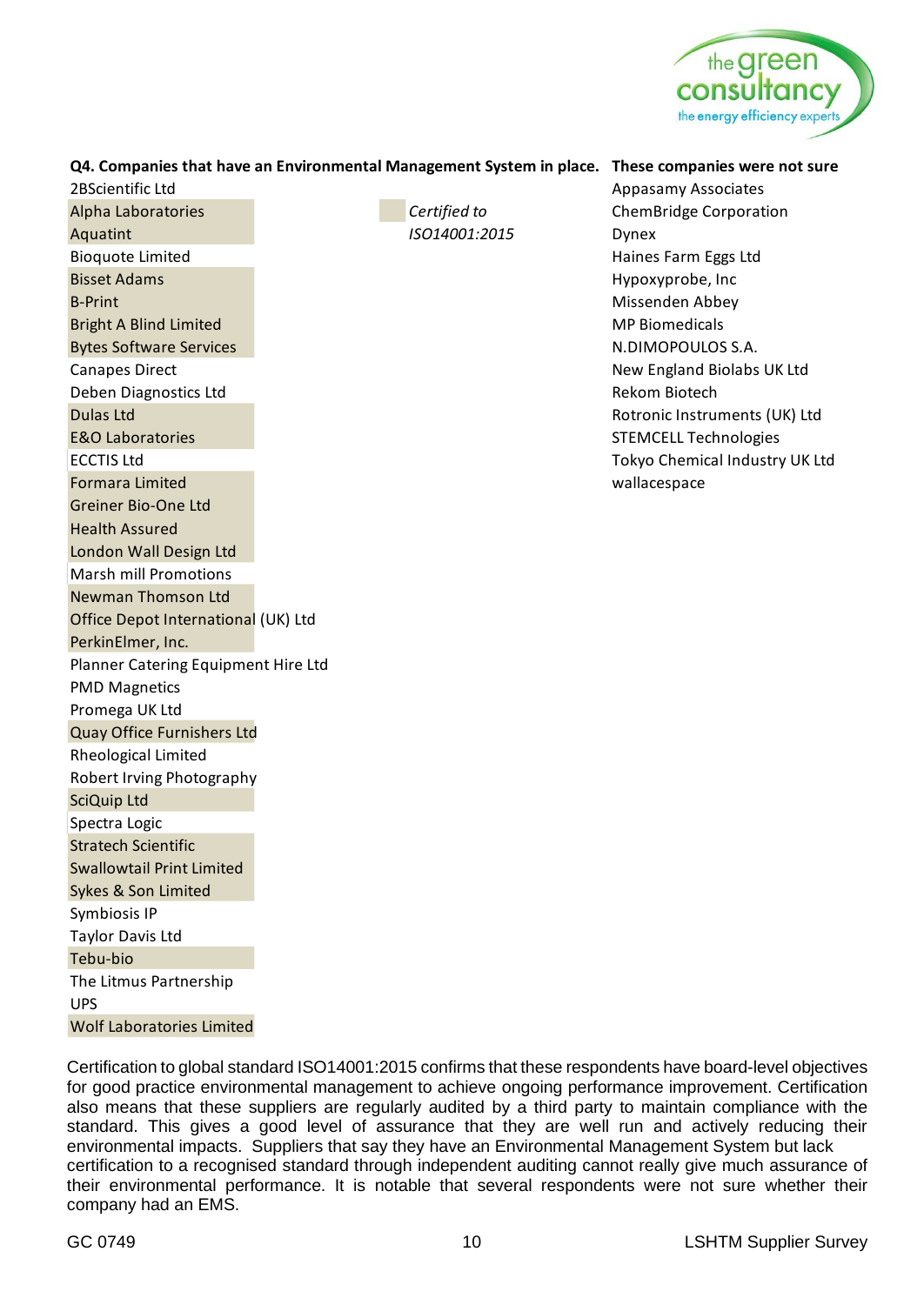

The following responding suppliers confirmed that they are measuring their on-site energy emissions, and those shaded green are already publicly reporting their scope 1 and 2 carbon emissions. Notably one respondent, Heath Assured, confirmed that they are also certificated to global standard ISO 50001 for having an independently audited Energy management System (EnMS):



Interestingly there were several respondents who stated that their company has an EnMS but that they are not certificated to the EnMS standard ISO50001. Neither did they confirm whether the business also measures its scope 1 and 2 on-site emissions caused by their energy usage.

Of those respondents measuring their scope 1 and 2 carbon emissions, only one supplier – UPS – confirmed that it can provide a measurement of carbon emissions ( $kgs CO<sub>2</sub>e$ ) per 'unit of service' or in terms of kgs CO2e/£ expenditure by LSHTM. This is the ideal for all LSHTM suppliers because having this information per supplier will enable the university to calculate its scope 3 supply chain emissions with a very robust degree of accuracy. The following responding suppliers confirmed that they are buying a proportion of zero emissions renewable energy, with those shaded green buying at least 50% renewable energy.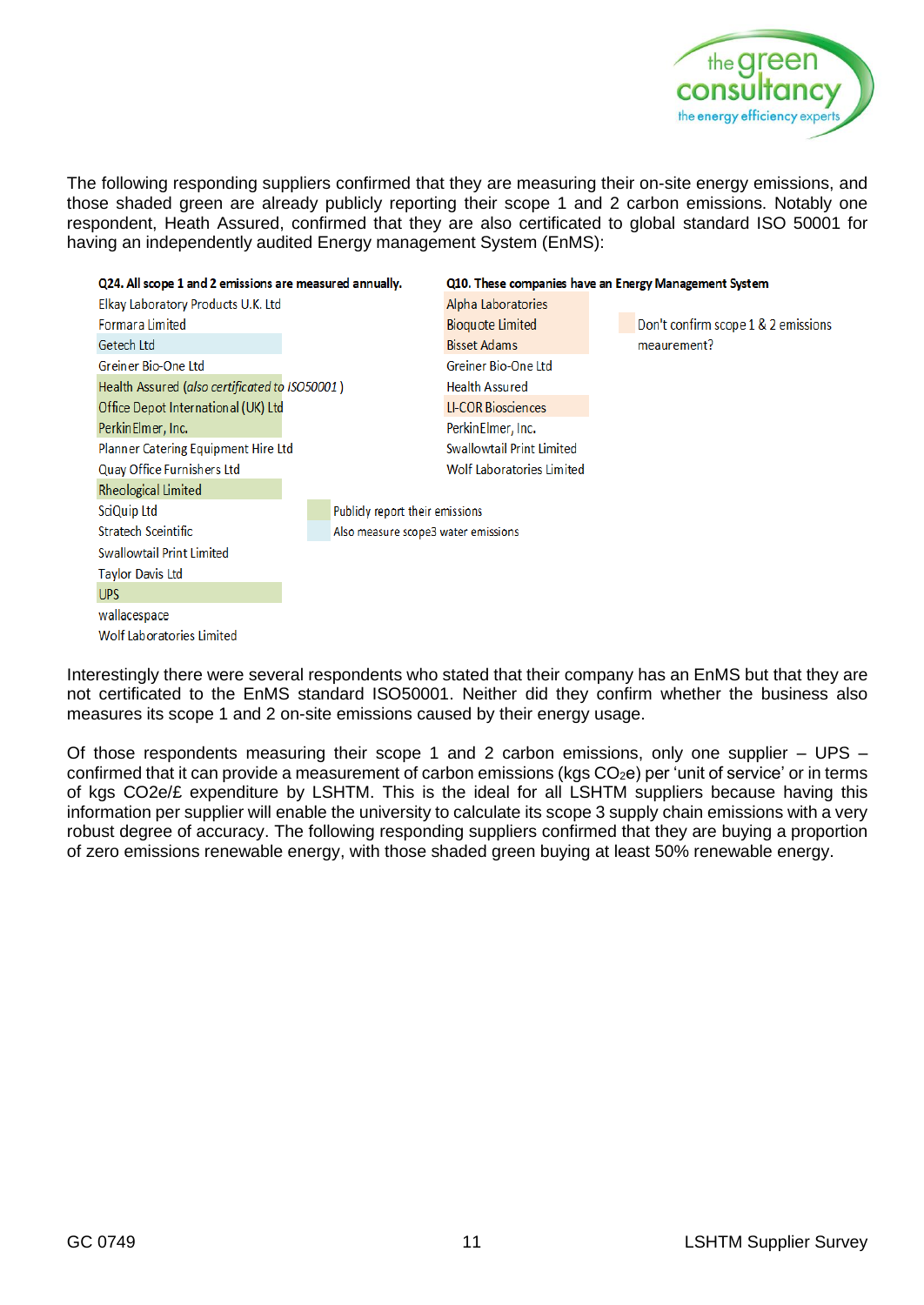

| Q17. Companies that purchase green/renewable electricity.<br><b>Appasamy Associates</b> |  |                          |  |  |
|-----------------------------------------------------------------------------------------|--|--------------------------|--|--|
| <b>AWB Textiles</b>                                                                     |  |                          |  |  |
| <b>Bioquote Limited</b>                                                                 |  |                          |  |  |
| Diva Creative Ltd                                                                       |  | 50-100% renewable tariff |  |  |
| Dulas Ltd                                                                               |  |                          |  |  |
| <b>Equality Focus Ltd</b>                                                               |  |                          |  |  |
| Getech Itd                                                                              |  |                          |  |  |
| Greiner Bio-One Ltd                                                                     |  |                          |  |  |
| Integra Associates Ltd                                                                  |  |                          |  |  |
| London Wall Design Ltd                                                                  |  |                          |  |  |
| Mabtech                                                                                 |  |                          |  |  |
| <b>Marsh mill Promotions</b>                                                            |  |                          |  |  |
| <b>New England Biolabs UK Ltd</b>                                                       |  |                          |  |  |
| Office Depot International (UK) Ltd                                                     |  |                          |  |  |
| <b>Park Scientific Limited</b>                                                          |  |                          |  |  |
| PerkinElmer, Inc.                                                                       |  |                          |  |  |
| <b>RF Design UK Limited</b>                                                             |  |                          |  |  |
| SciQuip Ltd                                                                             |  |                          |  |  |
| Spectra Logic                                                                           |  |                          |  |  |
| <b>UPS</b>                                                                              |  |                          |  |  |
| <b>Watkins &amp; Doncaster</b>                                                          |  |                          |  |  |

The following range of results lists those responding suppliers that have a certificated EMS and unsurprisingly minimise waste arisings by addressing it at source through the procurement process, i.e. buy better to reduce packaging, etc. Other respondents also do this but don't have a certificated EMS, some do not even operate any form of EMS. Other respondents say their company operates an EMS but they do not reduce or minimise their waste arisings by focusing on smarter procurement. This is counter-productive and suggests that their environmental management is superficial.

**Q5. Certified to ISO 140001:2015 & yes to Q20 minimising waste through procurement** Alpha Laboratories 2BScientific Ltd 2BScientific Ltd Aquatint **Astell Scientific Limited** Deben diagnostics **Contract Astell Scientific Limited** Deben diagnostics **Bisset Adams AWB Textiles AWB Textiles AWB Textiles ECCTIS Ltd** B-Print Bioquote Limited Bioquote Limited Promega UK Ltd Bright A Blind Limited **Canapes Direct** Canapes Direct Rheological Limited Bytes Software Services **Diva Creative Ltd** Diva Creative Ltd Robert Irving Photography **Dulas Ltd E&O Laboratories Spectra Logic** Spectra Logic E&O Laboratories Elkay Laboratory Products U.K. Ltd Taylor Davis Ltd Formara Limited Getech Ltd The Litmus Partnership Greiner Bio-One Ltd Integra Associates Ltd UPS Health Assured LI-COR Biosciences London Wall Design Ltd Marsh mill Promotions Newman Thomson Ltd New England Biolabs UK Ltd Office Depot International (UK) Ltd Park Scientific Limited PerkinElmer, Inc. Planner Catering Equipment Hire Ltd **Quay Office Furnishers Ltd PMD Magnetics SciQuip Ltd COULD COULD COULD COULD COULD COULD COULD COULD COULD COULD COULD COULD COULD COULD COULD COULD COULD COULD COULD COULD COULD COULD COULD COULD COULD COULD COULD COULD COULD COULD COULD COULD COULD COULD COU Stratech Sceintific Stratech Sceintific STA International** Swallowtail Print Limited STEMCELL Technologies Sykes & Son Limited Sykes & Son Limited Tebu-bio wallacespace Wolf Laboratories Limited Watkins & Doncaster

# **sustainable procurement. (red text denotes they have an EMS)** Symbiosis IP wallacespace Watkins & Doncaster

**Q20. Minimising waste is integral to** 

**Have an EMS but don't reduce waste via procurement**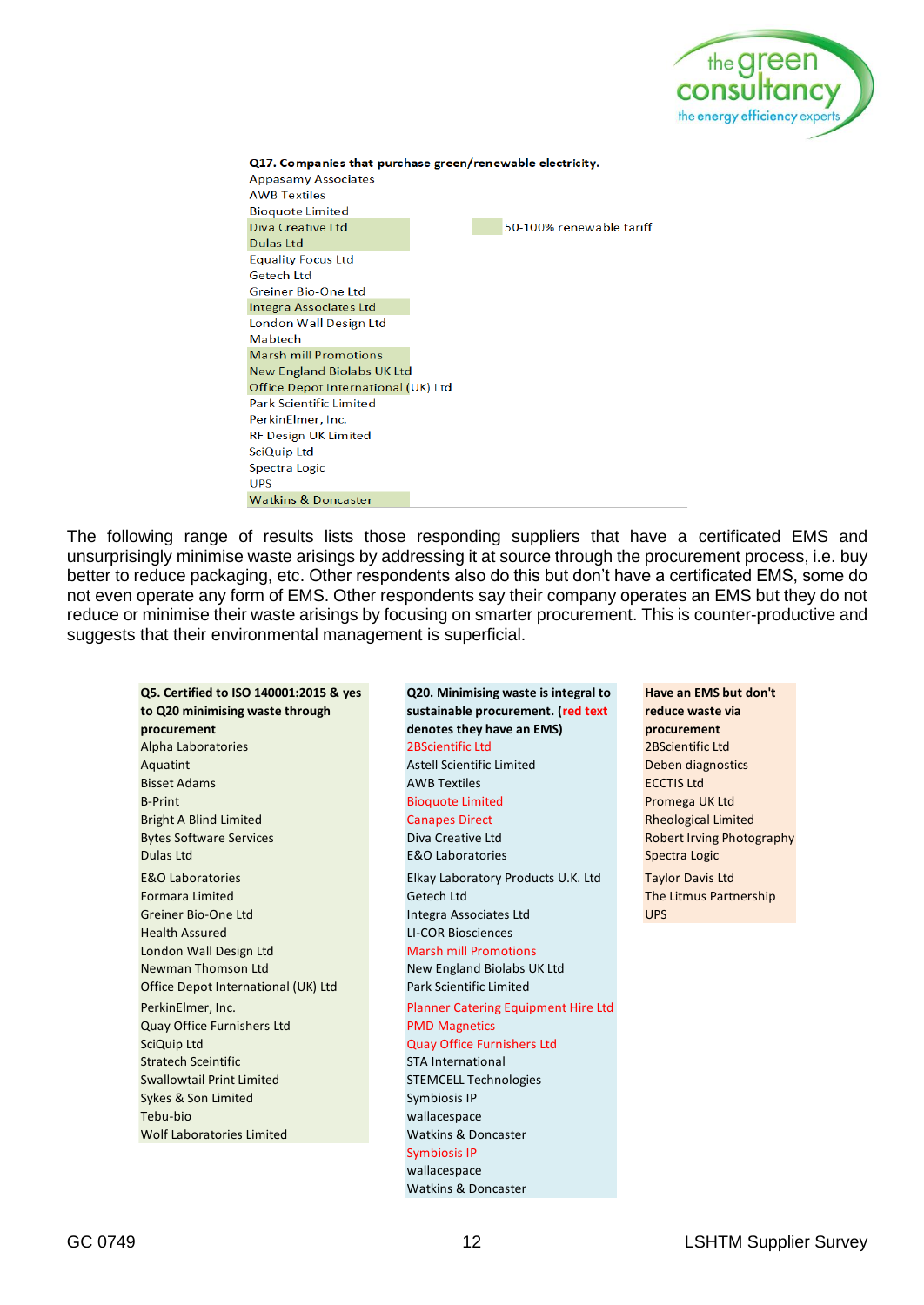

The following responding suppliers confirmed that they measure carbon emissions caused by their annual waste arisings. The shading indicates two suppliers, 2BScientific and E&O Laboratories that did not confirm they measure their scope 1 and 2 emissions caused by energy usage on-site, which is somewhat surprising, even though they say they have an EMS. Because their EMS is not certificated to an EMS standard this suggests that their environmental management is somewhat superficial.

A total of 10 responding suppliers confirmed that they measure their scope 3 emissions caused by business travel but 3 of these did not confirm that they measure their scope 1 and 2 emissions. One of these, Clarivate, does not apparently have an EMS either so the only source of emissions they appear to be measuring is business travel, which doesn't really make much sense.

| Q26. Measure scope 3 emissions<br>from annual waste arisings | Q27. Measure scope 3 emissions<br>from annual business travel |
|--------------------------------------------------------------|---------------------------------------------------------------|
| 2BScientific Ltd                                             | 2BScientific Ltd                                              |
| <b>E&amp;O Laboratories</b>                                  | Clarivate                                                     |
| Swallowtail Print Limited                                    | Dulas Ltd                                                     |
| Taylor Davis Ltd                                             | Elkay Laboratory Products U.K. Ltd                            |
| <b>UPS</b>                                                   | <b>Health Assured</b>                                         |
| wallacespace                                                 | Office Depot International (UK) Ltd                           |
|                                                              | SciQuip Ltd                                                   |
|                                                              | Stratech Scientific                                           |
| EMS but not measuring scope 1 & 2 emissions                  | Swallowtail Print Limited                                     |
| No EMS, not meausing scopes 1 & 2 emssions                   | <b>UPS</b>                                                    |

The final series of questions asked suppliers whether they had a code of ethics, whether this was associated with an established standard or ethical product labels. The following companies all confirmed that they operate a code of ethics. Only a few provided further details about ethical product labelling: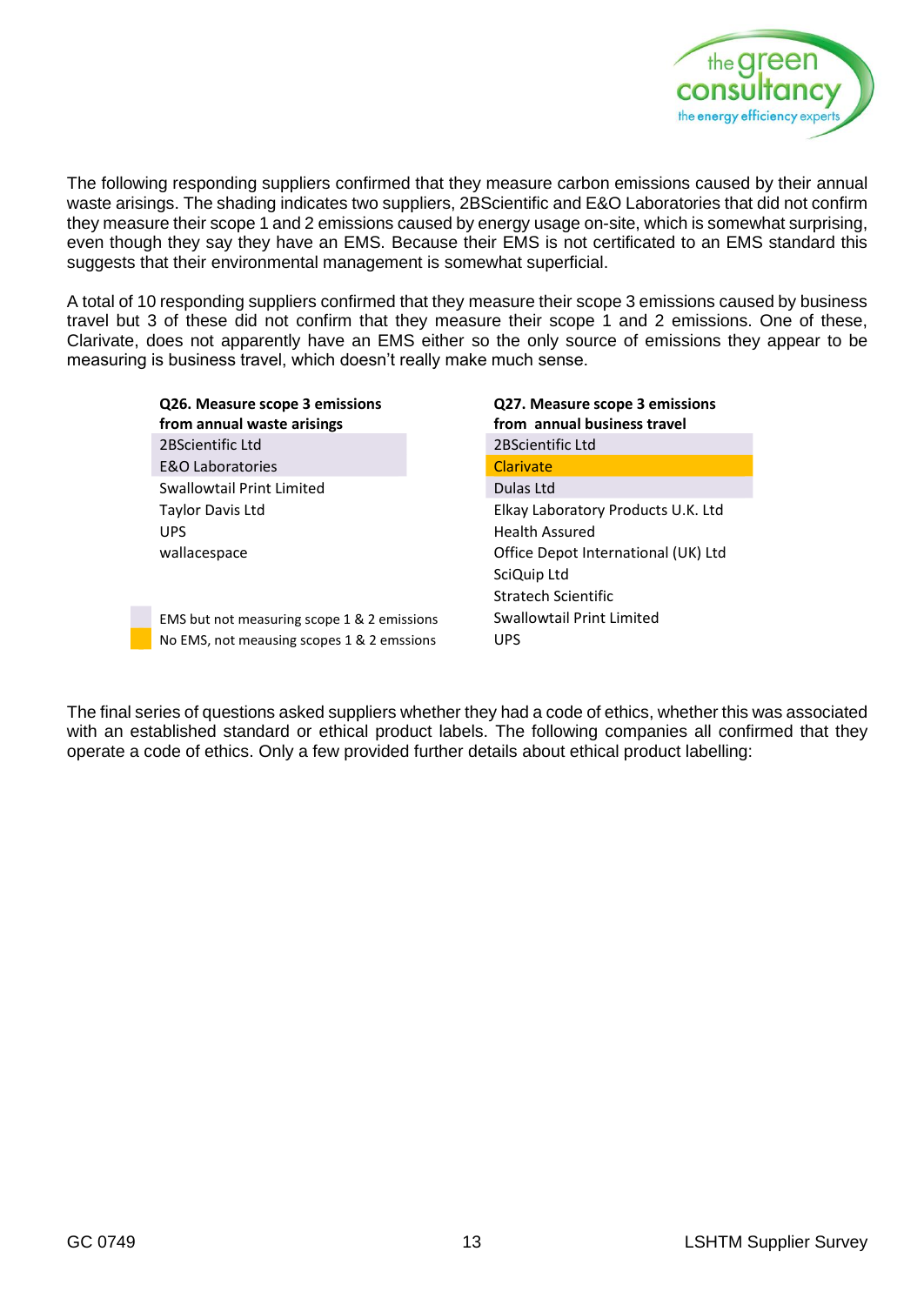

#### Q37. Businesses operating a code of ethics.

2BScientific Ltd Alpha Laboratories **APPASAMY ASSOCIATES AWB Textiles BiolVT Bioquote Limited B-Print Bright A Blind Limited Bytes Software Services Canapes Direct** Clarivate Diva Creative Ltd **DKG Promotions Dulas Ltd E&O Laboratories ECCTIS Ltd** Elkay Laboratory Products U.K. Ltd **FM Group Services Limited Formara Limited Getech Ltd Greiner Bio-One Ltd** Haines Farm Eggs Ltd **Health Assured LI-COR Biosciences** London Wall Design Ltd

Mabtech **Marsh mill Promotions Mitchells Printing Limited New England Biolabs UK Ltd Newman Thomson Ltd** Newmarket Scientific Office Depot International (UK) Ltd PerkinElmer, Inc. Planner Catering Equipment Hire Ltd **PMD Magnetics Quay Office Furnishers Ltd** Robert Irving Photography Rotronic Instruments (UK) Ltd SciQuip Ltd **STA International STEMCELL Technologies Stratech Sceintific** Sykes & Son Limited **Symbiosis IP Taylor Davis Ltd** The Litmus Partnership **UPS** wallacespace **Wolf Laboratories Limited** 

[Table 1](#page-16-0) below categorises the responding suppliers by placing them into 4 main groups depending on their answers to specific questions. The results need treating with some caution for the reasons explained above, i.e. the person responding to the survey may not have been best placed to answer all questions accurately.

#### <span id="page-16-0"></span>**Table 1: Categorisation of responding suppliers**

| <b>Category</b>                    | <b>Definition</b>                                                                                                                                                                                                                                                                                                                                            | <b>Companies</b>                                                                                                                                                                                                                                                                                                                                   |
|------------------------------------|--------------------------------------------------------------------------------------------------------------------------------------------------------------------------------------------------------------------------------------------------------------------------------------------------------------------------------------------------------------|----------------------------------------------------------------------------------------------------------------------------------------------------------------------------------------------------------------------------------------------------------------------------------------------------------------------------------------------------|
| Excellent<br>(18 suppliers,<br>24% | Measure scopes 1 & 2 emissions, reporting<br>$\bullet$<br>publicly<br>Measure Scope 3 water, waste & business<br>٠<br>travel<br>Have an energy policy and possibly an EnMS<br>and ISO50001 certification<br>Use renewables (50-100% of their electricity)<br>Have an EMS certificated to !SO14001<br>Operate a Code of Ethics, often to a global<br>standard | <b>Bioquote Limited</b><br><b>Bytes Software Services</b><br>Dulas Ltd<br>E&O Laboratories<br><b>ECCTIS Ltd</b><br><b>Formara Limited</b><br>Greiner Bio-One Ltd<br><b>Health Assured</b><br>London Wall Design Ltd<br>Newman Thomson Ltd<br>Office Depot International (UK) Ltd<br>PerkinElmer, Inc.<br>Quay Office Furnishers Ltd<br>SciQuip Ltd |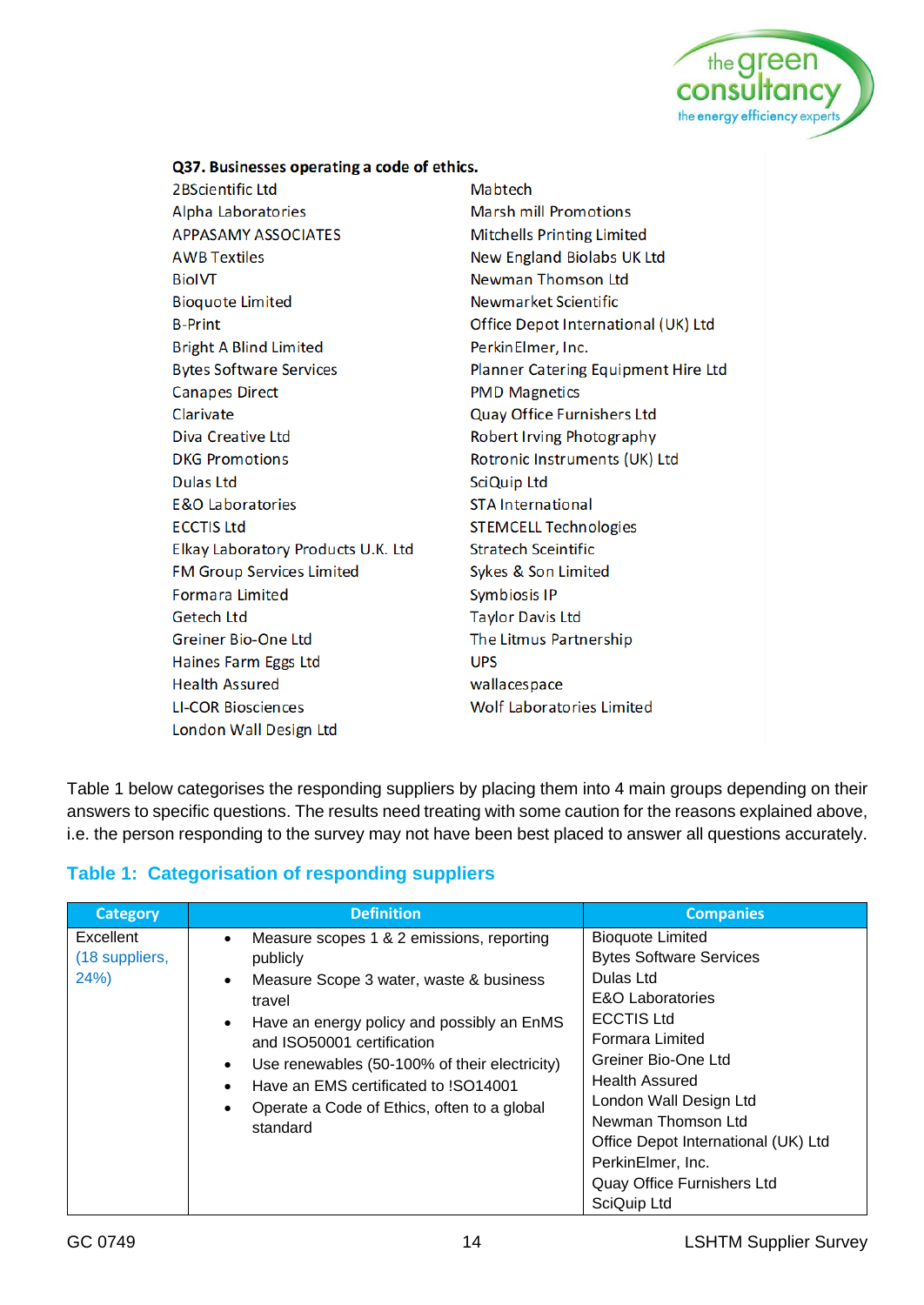

| Acceptable to<br>Good<br>(17 suppliers<br>22%) | Measure scopes 1 & 2 emissions<br>$\bullet$<br>Measure Scope 3 water, waste & business<br>$\bullet$<br>travel<br>Have an energy policy<br>$\bullet$<br>Use renewables (up to 50% of their electricity)<br>$\bullet$<br>Have an EMS (may be certificated)<br>$\bullet$<br>Operate a Code of Ethics | <b>Stratech Scientific</b><br><b>Swallowtail Print Limited</b><br>Sykes & Son Limited<br><b>Wolf Laboratories Limited</b><br>Alpha Laboratories<br>Aquatint<br><b>Bright A Blind Limited</b><br><b>Bisset Adams</b><br><b>B-Print</b><br>Elkay Laboratory Products U.K. Ltd<br>Getech Ltd<br><b>Marsh mill Promotions</b><br>New England Biolabs UK Ltd<br>Planner Catering Equipment Hire Ltd<br><b>PMD Magnetics</b><br>Robert Irving Photography<br><b>Stemcell Technologies</b><br><b>Taylor Davis Ltd</b><br>Tebu-bio<br>The Litmus Partnership                                                                                                                                                                                              |
|------------------------------------------------|---------------------------------------------------------------------------------------------------------------------------------------------------------------------------------------------------------------------------------------------------------------------------------------------------|---------------------------------------------------------------------------------------------------------------------------------------------------------------------------------------------------------------------------------------------------------------------------------------------------------------------------------------------------------------------------------------------------------------------------------------------------------------------------------------------------------------------------------------------------------------------------------------------------------------------------------------------------------------------------------------------------------------------------------------------------|
| Poor<br>(41 suppliers,<br>54%)                 | Do not measure their emissions<br>$\bullet$<br>Do not measure their energy usage<br>$\bullet$<br>Do not have a certificated EMS, or indeed any<br>$\bullet$<br>form of EMS<br>May not operate a Code of ethics                                                                                    | <b>UPS</b><br>2BScientific Ltd<br>Abbott Rapid Diagnostics Limited<br>Appasamy Associates<br><b>Astell Scientific Ltd</b><br><b>AWB Textiles</b><br><b>BiolVT</b><br><b>Canapes Direct</b><br><b>ChemBridge Corporation</b><br>Clarivate<br>Deben Diagnostics<br>Diva Creative Ltd<br><b>DKG Promotions</b><br>Dynex<br><b>Equality Focus</b><br>FM Group Services Limited<br>Haines Farm Eggs Ltd<br><b>Hemotek Limited</b><br>Hypoxyprobe, Inc<br>icre8design<br>Integra Associates<br><b>LI-COR Biosciences</b><br>Mabtech<br>Missenden Abbey<br><b>Mitchells Printing Limited</b><br><b>MP Biomedicals</b><br><b>Newmarket Scientific</b><br>N.Dimopoulous<br><b>Park Scientific Limited</b><br>PHC Europe<br>Promega UK Ltd<br>Rekom Biotech |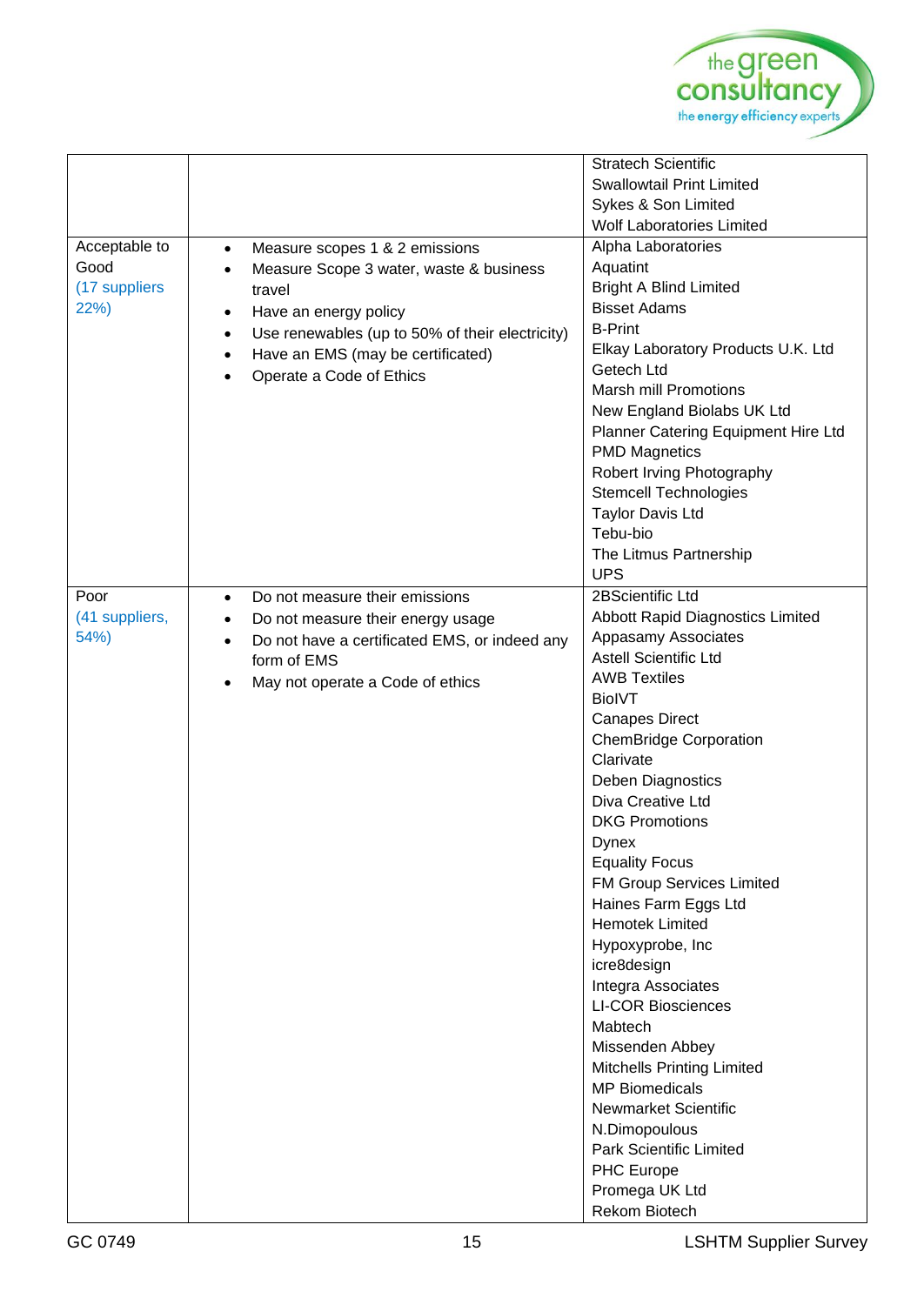

|  | Rheological                    |
|--|--------------------------------|
|  | RF Design UK                   |
|  | Rotronic Instruments (UK) Ltd  |
|  | Spectra Logic                  |
|  | <b>STA International</b>       |
|  | <b>Stonefish Software</b>      |
|  | Symbiosis IP                   |
|  | Techniplast                    |
|  | Tokyo Chemical Industry UK Ltd |
|  | <b>Watkins &amp; Doncaster</b> |
|  |                                |

## <span id="page-18-0"></span>Conclusions and recommendations

The response to the survey is disappointing at 6% of those supplier contacted but this in itself provides useful information about the current relationship LSHTM has with its supply chain. The supplier listing is vast for an institution like LSHTM and needs to be at least a tenth of the current size to be manageable. Despite having established procurement protocols in place it is clearly evident that the majority of goods and services bought by LSHTM's faculty departments are bought without following these established procedures. Clearly, there are very few contracted relationships with suppliers in place, as evidenced by the lack of well-defined, named account management contacts listed on the LSHTM system and the level of automated responses to the survey.

From an energy and carbon emissions reduction perspective, LSHTM needs to be able to exert much greater control over its supply chain to meet its stated goal of achieving net zero by 2030. The procurement process is an extremely effective way to achieve much greater control over scope 3 emissions. This approach is already being taken to LSHTM's substantive business travel emissions and IT hardware-related emissions by working towards securing main provider contracts with good practice low emissions suppliers.

The results of this initial supplier engagement survey strongly indicate the need for rationalising LSHTM's supplier base, developing direct and meaningful dialogue with a small number of key, contracted suppliers that share the same net zero ambitions and priorities for emissions reduction as LSHTM. The main category of supplier that should be prioritised is laboratory equipment and consumables. Whilst very few catering suppliers responded to the survey, this is another potentially 'high emissions' sector that could be prioritised, once the Covid pandemic situation allows for the Catering Manager to return from furlough.

The summary results of the survey (**Appendix 2)** should ideally be emailed as a PDF report to all of the suppliers that responded to the survey, thanking them for their response. The results could also be emailed to all other listed suppliers with a confirmed contact email. Suppliers could be forewarned that LSHTM will be continuing with its supplier engagement programme and that they will be provided with further details in due course, but that a similar, annual survey is likely from now on.

The following actions are recommended to implement the twin-track strategy outlined above:

• A strategy for achieving a rationalised and manageable supplier list requires action on two fronts. Firstly, purchasing department personnel and service users from across the School should review and consolidate requirements and collaborate with the Procurement Team to develop long term strategies for procuring supplies and services. These strategies should maximise the use of relevant framework agreements, emphasise reducing the number of suppliers and scope 3 supply chain emissions whilst also addressing value for money (VfM), Modern Slavery, etc). The goal should be to streamline ordering to result in fewer, larger deliveries of better regulated, low carbon goods and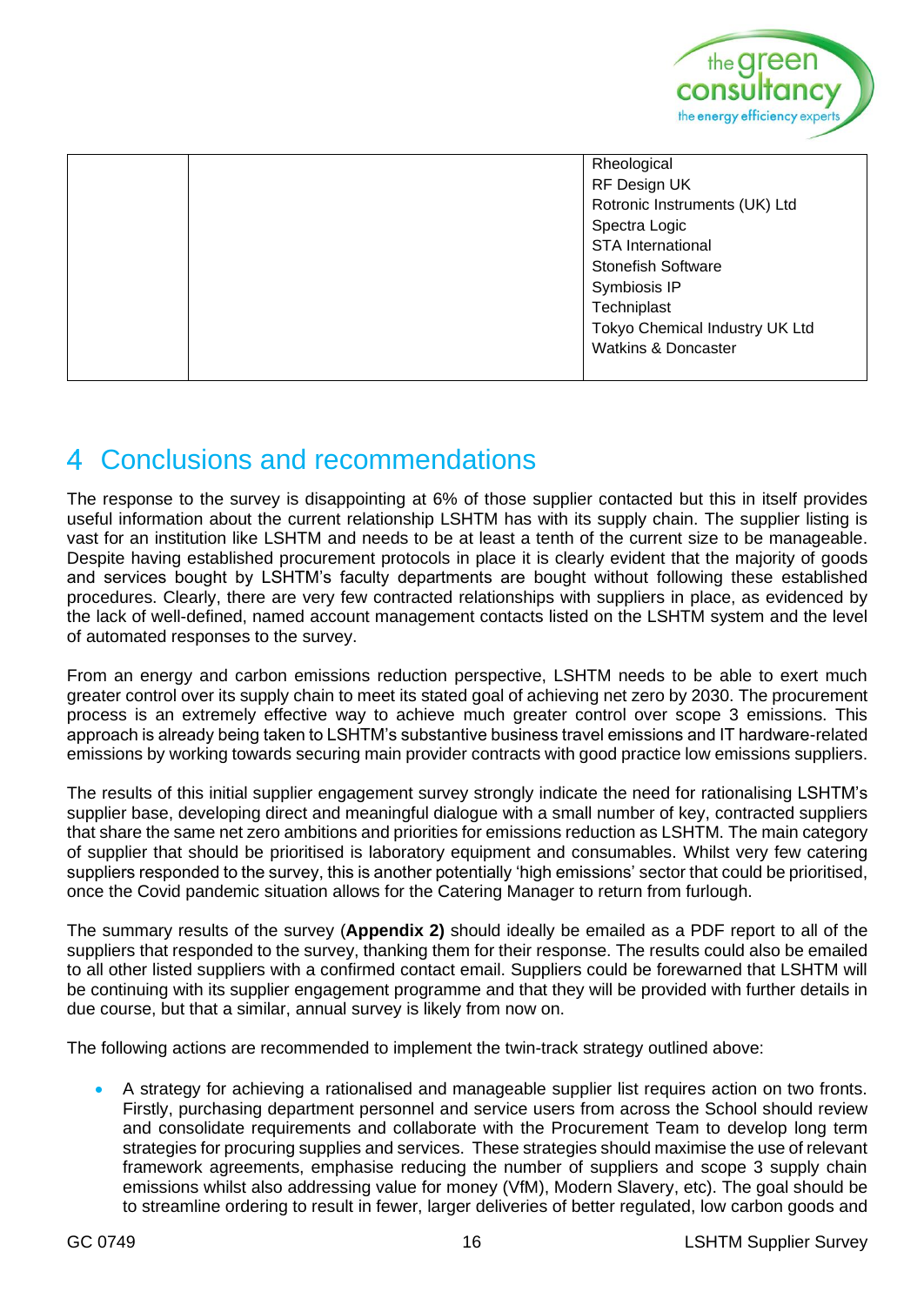

services. Suppliers should be fully vetted companies on either the LUPG or SUPG framework. If not already formally contracted to supply LSHTM, these companies should be invited to contract directly with LSHTM to supply specific goods and services in ways that enable LSHTM to reduce its scope 3 supply chain emissions. The contractual process will obviously need to follow LSHTM policy and procedures. Secondly, LSHTM needs to develop the capability to annually or biennially survey its suppliers to keep track of how each supplier is working towards achieving net zero carbon and broader sustainability goals.

- If still available and updated since 2014, use the Higher Education Supply-Chain Emissions Tool (HESCET) to complete the initial supply chain analysis to generate a robust baseline for procurement emissions. This tool uses expenditure data by category/type of supplier to generate a 'snapshot' of total emissions for all scopes 1-3 for a given reporting year. If not available, use a more up-to-date alternative tool to undertake this analysis. The year chosen needs to be set as the reporting baseline so it must be representative of a typical year's expenditure. This means that major capital investments should be excluded unless their impact on emissions needs to be determined. The results of this type of carbon intensity analysis by expenditure category will enable LSHTM to establish priorities for further supplier engagement. It is not, however, worth using annually, but periodically, e.g. every 3 to 5 years.
- Set up a working group with representative 'users' from each faculty department, Services and Research Programme teams to investigate areas of highest expenditure by category or type of supplier. Using the HESCET tool or the similar Axiom tool, determine which scope 3 supply chain emissions need to be prioritised for reduction by 'users' and what this means for engagement with specific suppliers
- When the Covid pandemic situation eases to allows for it, work directly with the Catering Manager to develop closer working relationships with catering suppliers as a priority supplier category for tracking emissions reduction. This is because catering has established contractual relationships with preferred suppliers that will enable further development around the net zero agenda.
- Transfer the full results of this initial supplier engagement survey to the proposed digital platform (proposed for set-up in spring/summer 2021) for greenhouse gas emissions tracking and monitoring as soon as this is possible. Develop a supplier template within the digital platform to build on and extend this type of supplier auditing to all suppliers. The digital platform will enable more in-depth analyses, becoming an invaluable 'live' database of information that can be shared within LSHTM, shared with funders and other stakeholders. The data and information can be shared with suppliers to encourage knowledge transfer and best practice for emissions reduction.
- Work towards the goal of establishing a database of  $CO<sub>2</sub>e$  per unit of product or service with each supplier. This will enable LSHTM to determine when it can set a formal science-based target (SBT) for reducing its GHG emissions to achieve net zero.

#### *The Green Consultancy will be pleased to provide further detailed investigations and any implementation support that may be needed to address the issues identified in this report.*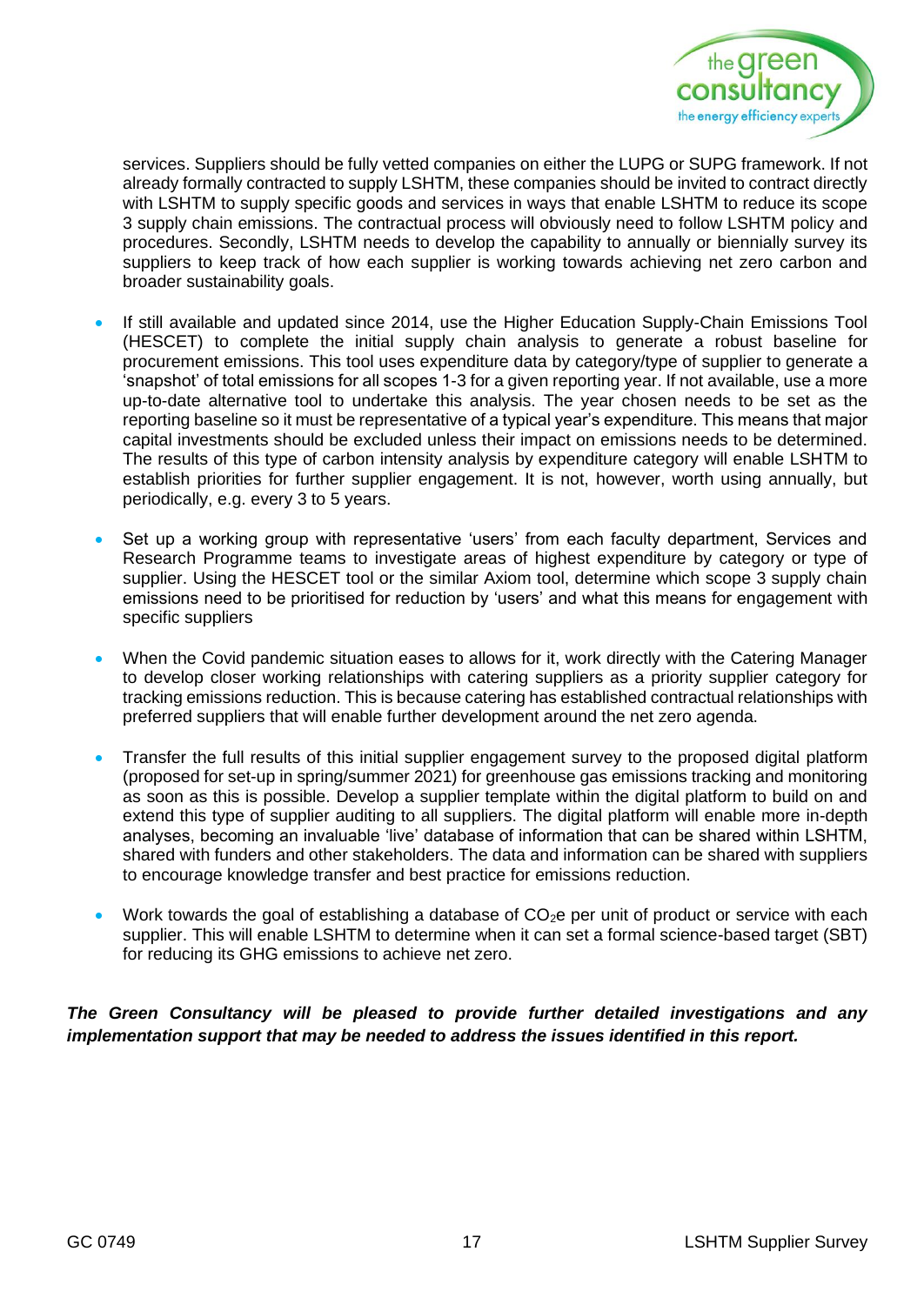

## <span id="page-20-0"></span>Appendix 1: List of suppliers contacted



Click on embedded file to access full list of suppliers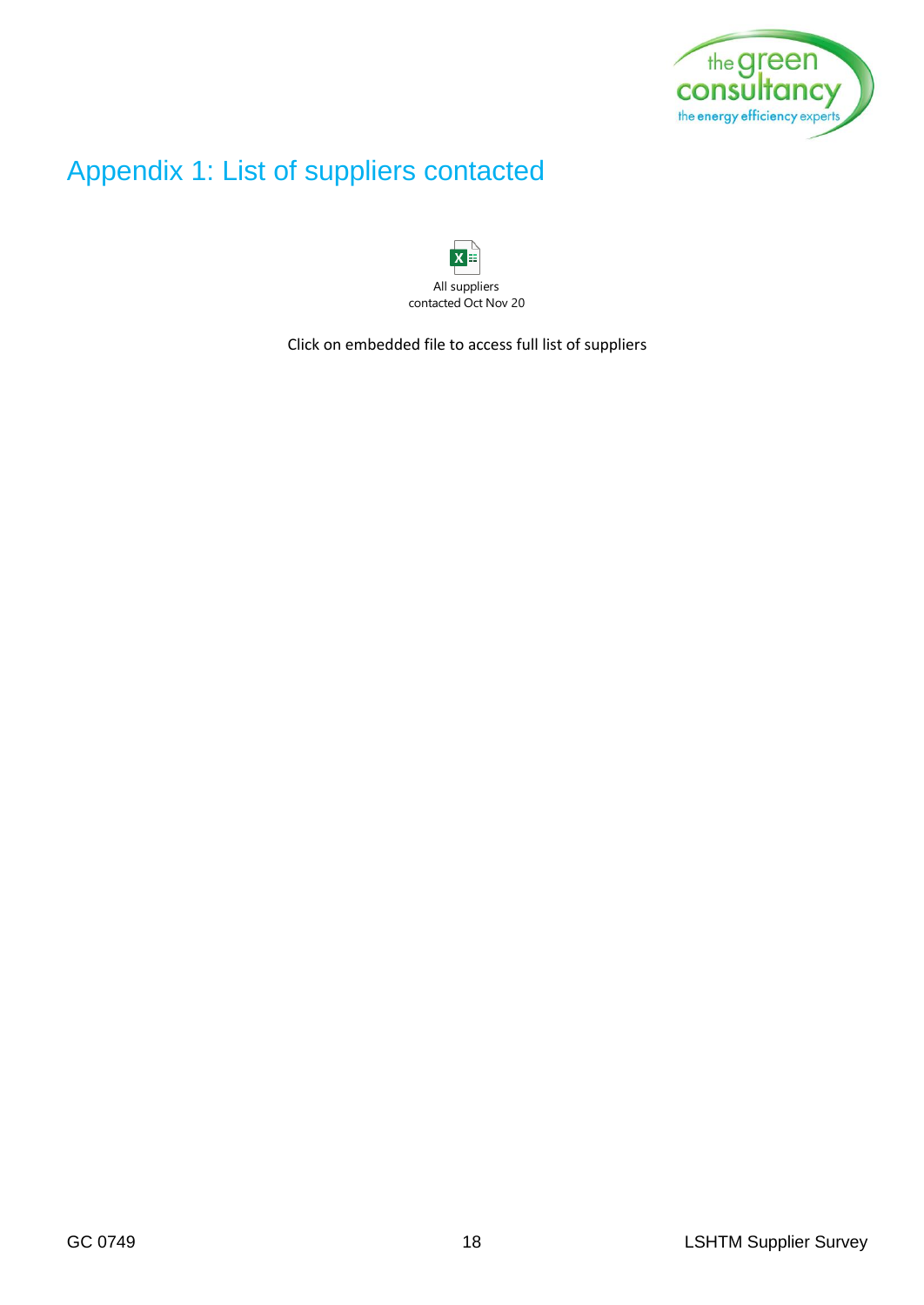

## <span id="page-21-0"></span>Appendix 2: Survey questions and responses



Click on the embedded file to access the full list of questions and the summarised responses.